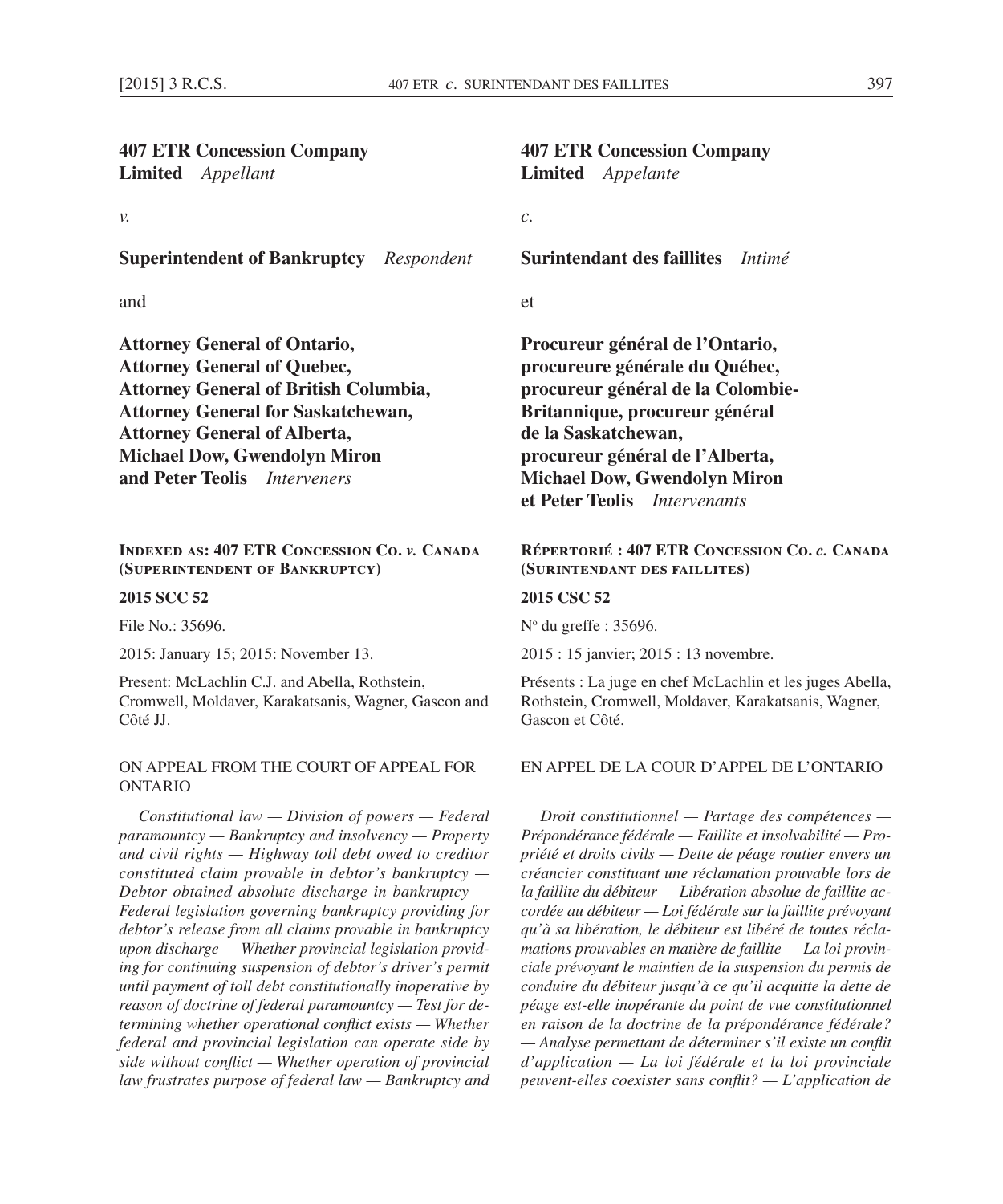*Insolvency Act, R.S.C. 1985, c. B-3, s. 178(2) — Highway 407 Act, 1998, S.O. 1998, c. 28, s. 22(1), (4).*

Ontario's Highway 407 is an open-access private highway operated by 407 ETR Concession Company Limited ("ETR"). The *Highway 407 Act, 1998* ("*407 Act*") governs the operation of Highway 407 and empowers ETR to enforce the payment of tolls. Under s. 22(1) of the *407 Act*, if a person fails to pay a toll debt, ETR may notify the Registrar of Motor Vehicles. Under s. 22(4), upon receipt of this notice, the Registrar must refuse to issue or renew the debtor's vehicle permit until he or she is notified by ETR that the debt and related fees and interest have been paid.

As a result of M's failure to pay his toll debt, ETR notified the Registrar and the Registrar refused to renew M's permits. M obtained a discharge from bankruptcy. His Statement of Affairs listed ETR as an unsecured creditor. Pursuant to s. 178(2) of the *Bankruptcy and Insolvency Act* ("*BIA*"), a discharge from bankruptcy releases a debtor from claims that are provable in bankruptcy. M sought an order that his toll debt had been released by his discharge and an order compelling the Ministry of Transportation to issue his vehicle permits. The motions judge concluded that s. 22(4) of the *407 Act* was not in conflict with the *BIA* and he had no jurisdiction, absent a conflict, to order the reinstatement of M's vehicle permits. M settled his dispute with ETR but the Superintendent of Bankruptcy filed an appeal. Applying the doctrine of federal paramountcy, the Court of Appeal declared s. 22(4) inoperative to the extent that it conflicted with the *BIA*'s purpose of giving a discharged bankrupt a fresh start.

*Held*: The appeal should be dismissed. Section 22(4) of the *407 Act* is constitutionally inoperative to the extent that it is used to enforce a provable claim that has been discharged pursuant to s. 178(2) of the *BIA*.

*Per* Abella, Rothstein, Cromwell, Moldaver, Karakatsanis, Wagner and Gascon JJ.: The companion appeal, *Alberta (Attorney General) v. Moloney*, 2015 SCC 51, [2015] 3 S.C.R. 327, contains full discussion of the principles of the doctrine of federal paramountcy, as well as the purposes and relevant provisions of the *BIA*. Like in the companion appeal, there is no dispute here concerning the independent validity of the provincial and federal

*la loi provinciale entrave-t-elle la réalisation de l'objet de la loi fédérale? — Loi sur la faillite et l'insolvabilité, L.R.C. 1985, c. B-3, art. 178(2) — Loi de 1998 sur l'autoroute 407, L.O. 1998, c. 28, art. 22(1), (4).*

L'autoroute 407 de l'Ontario est une autoroute privée ouverte au public qui est exploitée par 407 ETR Concession Company Limited (« ETR »). La *Loi de 1998 sur l'autoroute 407* (« *Loi 407* ») en régit l'exploitation et habilite ETR à recouvrer le paiement des péages. Si une personne n'acquitte pas une dette de péage, le par. 22(1) de la *Loi 407* permet à ETR d'en aviser le registrateur des véhicules automobiles. Dès qu'il reçoit cet avis, le registrateur doit, aux termes du par. 22(4), refuser de délivrer ou de renouveler le certificat d'immatriculation de véhicule du débiteur jusqu'à ce qu'il soit avisé par ETR du paiement de la dette et des frais, droits et intérêts y afférents.

Comme M n'a pas payé sa dette de péage, ETR en a avisé le registrateur, qui a refusé de renouveler les certificats d'immatriculation de M. M a obtenu une libération de faillite. Il a affirmé dans son bilan qu'ETR était une créancière non garantie. Selon le par. 178(2) de la *Loi sur la faillite et l'insolvabilité* (« *LFI* »), la libération de faillite libère un débiteur des réclamations prouvables en matière de faillite. M a demandé une ordonnance déclarant que sa libération l'avait libéré de sa dette de péage, ainsi qu'une ordonnance enjoignant au ministère des Transports de lui délivrer ses certificats d'immatriculation. Le juge de première instance a conclu que le par. 22(4) de la *Loi 407* n'entrait pas en conflit avec la *LFI* et qu'en l'absence d'un conflit, il n'était pas compétent pour ordonner le rétablissement des certificats d'immatriculation de véhicule de M. M a réglé son différend avec ETR, mais le surintendant des faillites a formé un appel. Appliquant la doctrine de la prépondérance fédérale, la Cour d'appel a déclaré le par. 22(4) inopérant dans la mesure où il entrait en conflit avec l'objectif de la *LFI* de permettre au failli libéré de prendre un nouveau départ.

*Arrêt* : Le pourvoi est rejeté. Le paragraphe 22(4) de la *Loi 407* est inopérant du point de vue constitutionnel dans la mesure où il est utilisé pour recouvrer une réclamation prouvable dont le débiteur a été libéré en application du par. 178(2) de la *LFI*.

*Les* juges Abella, Rothstein, Cromwell, Moldaver, Karakatsanis, Wagner et Gascon : L'arrêt connexe *Alberta (Procureur général) c. Moloney*, 2015 CSC 51, [2015] 3 R.C.S. 327, contient une analyse complète des principes de la doctrine de la prépondérance fédérale ainsi que des objectifs et des dispositions applicables de la *LFI*. Tout comme dans le pourvoi connexe, il n'y a aucun désaccord en l'espèce au sujet de la validité de la loi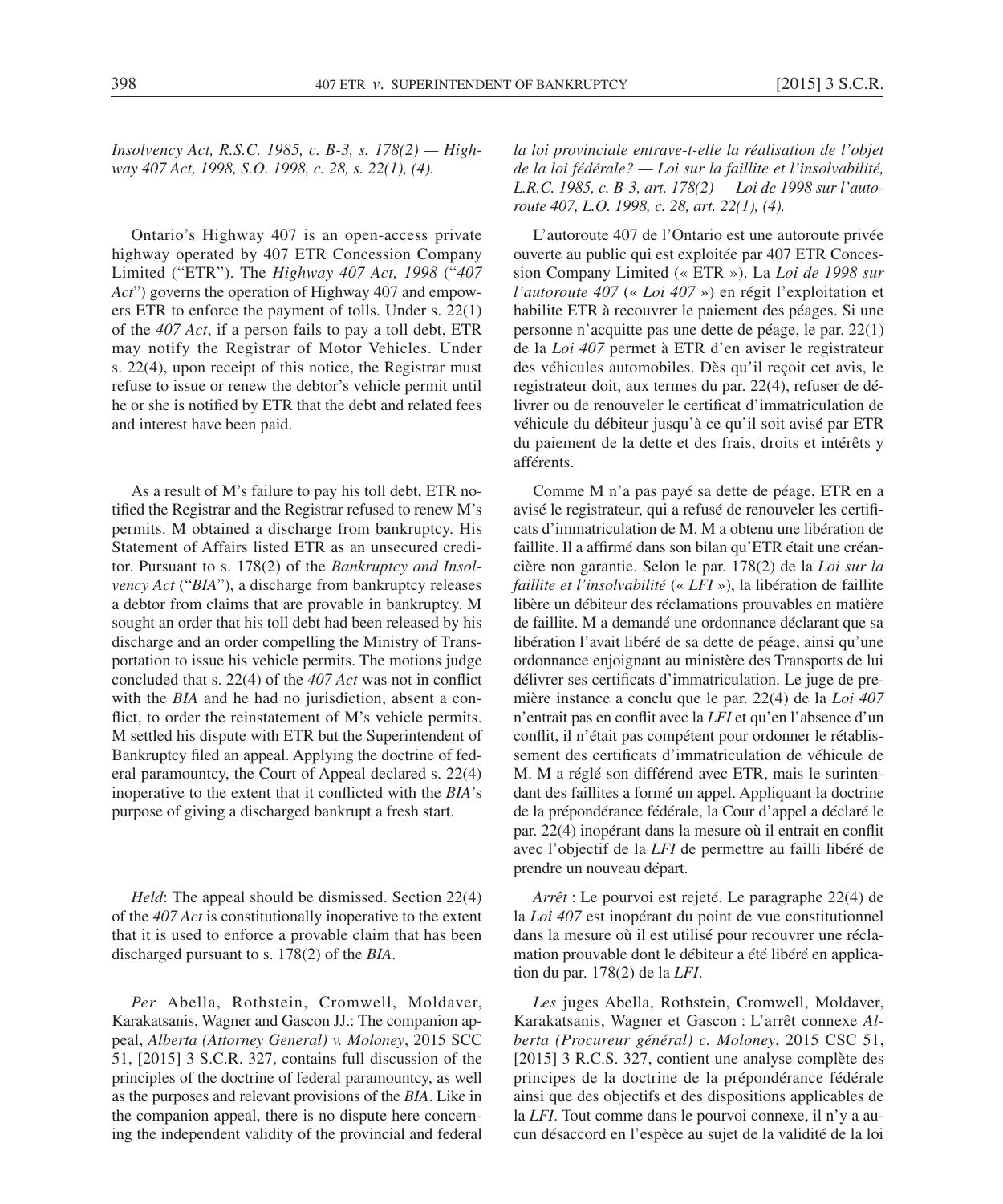laws. Section 22 of the *407 Act* and s. 178 of the *BIA* were validly enacted by their respective governments. The only question before the Court is whether their concurrent operation results in a conflict.

The operational conflict branch of the paramountcy test requires determining whether it is possible to apply the provincial law while complying with the federal law. Here, the purpose and the effect of s. 22(4) of the *407 Act* are to allow a creditor, ETR, to enforce the collection of toll debts, which in the context of this appeal constitutes a claim provable in bankruptcy. Pursuant to s. 178(2) of the *BIA*, creditors cease to be able to enforce their provable claims upon the bankrupt's discharge. ETR is faced with a clear prohibition under s. 178(2). Since s. 22(4) provides the creditor with an administrative enforcement scheme, it is impossible for ETR to use that remedy while also complying with s. 178(2). ETR's toll debt is not listed as an exemption under s. 178(1), and the resulting financial liability of the debtor cannot survive his or her discharge. As a result, the *407 Act* says "yes" to the enforcement of a provable claim, while s. 178(2) of the *BIA* says "no". Both laws cannot apply concurrently or operate side by side without conflict. The inconsistency is clear and definite. One law allows what the other precisely prohibits. This operational conflict offends the doctrine of federal paramountcy.

The language of s. 22(1) of the *407 Act* does not provide a possibility for there to be no operational conflict. Once notified, the Registrar has no choice but to refuse to validate the debtor's vehicle permits and no discretion to terminate the enforcement process. It is not valid to suggest that, to negate the operational conflict that exists here, the debtor can renounce his right under the *BIA* by paying the released debt or by accepting the debt collection mechanism and foregoing his right to a vehicle permit. This would be a situation of single compliance with one of the laws, and renunciation of the operation of the other law by one of the actors involved.

The operation of s. 22(4) also frustrates Parliament's purpose of providing discharged bankrupts with the ability to financially rehabilitate themselves. While the intent of s. 178(2) is that the debtor will no longer be encumbered by the burden of pre-bankruptcy indebtedness, provinciale et de la loi fédérale indépendamment l'une de l'autre. L'article 22 de la *Loi 407* et l'art. 178 de la *LFI* ont été validement adoptés par leurs ordres de gouvernement respectifs. La seule question soumise à la Cour est de savoir si leur application concurrente engendre un conflit.

Le volet relatif au conflit d'application de l'analyse fondée sur la doctrine de la prépondérance exige que l'on détermine s'il est possible d'appliquer la loi provinciale tout en se conformant à la loi fédérale. En l'espèce, le par. 22(4) de la *Loi 407* a pour objet et pour effet de permettre à un créancier, ETR, de contraindre le débiteur à payer une dette de péage qui, dans le contexte du présent pourvoi, constitue une réclamation prouvable en matière de faillite. Selon le par. 178(2) de la *LFI*, les créanciers ne peuvent plus exiger le paiement de leurs réclamations prouvables quand le failli a été libéré. ETR est visée par une interdiction claire au par. 178(2). Puisque le par. 22(4) met à la disposition du créancier un mécanisme administratif de recouvrement, il est impossible pour ETR d'exercer ce recours tout en se conformant au par. 178(2). La créance de péage d'ETR ne fait pas partie des exceptions énumérées au par. 178(1), et la responsabilité financière du débiteur qui en découle ne peut survivre à la libération de ce dernier. Par conséquent, la *Loi 407* dit « oui » à l'exécution d'une réclamation prouvable, alors que le par. 178(2) de la *LFI* dit « non ». Les deux lois ne peuvent agir concurremment ou coexister sans conflit. L'incompatibilité est claire et précise. Une loi permet ce que l'autre interdit expressément. Ce conflit d'application est contraire à la doctrine de la prépondérance fédérale.

Le libellé du par. 22(1) de la *Loi 407* ne laisse pas une possibilité qu'il n'y ait pas de conflit d'application. Dès qu'il est avisé, le registrateur n'a d'autre choix que de refuser de valider les certificats d'immatriculation de véhicule du débiteur et n'a plus le pouvoir discrétionnaire de mettre fin à la procédure de recouvrement. Il n'est pas valable de prétendre que, pour annuler l'existence d'un conflit d'application en l'espèce, le débiteur peut renoncer au droit que lui confère la *LFI* en payant la dette dont il a été libéré ou en acceptant le mécanisme de recouvrement de créances et en renonçant à son droit à un certificat d'immatriculation. Il s'agirait d'un cas de respect simple d'une des lois, où un des acteurs en cause renonce à l'application de l'autre loi.

L'application du par. 22(4) entrave aussi la réalisation de l'objectif du Parlement de donner aux faillis libérés la possibilité de se réhabiliter financièrement. Alors que le par. 178(2) vise à délester pour toujours le débiteur du fardeau de l'endettement antérieur à la faillite, le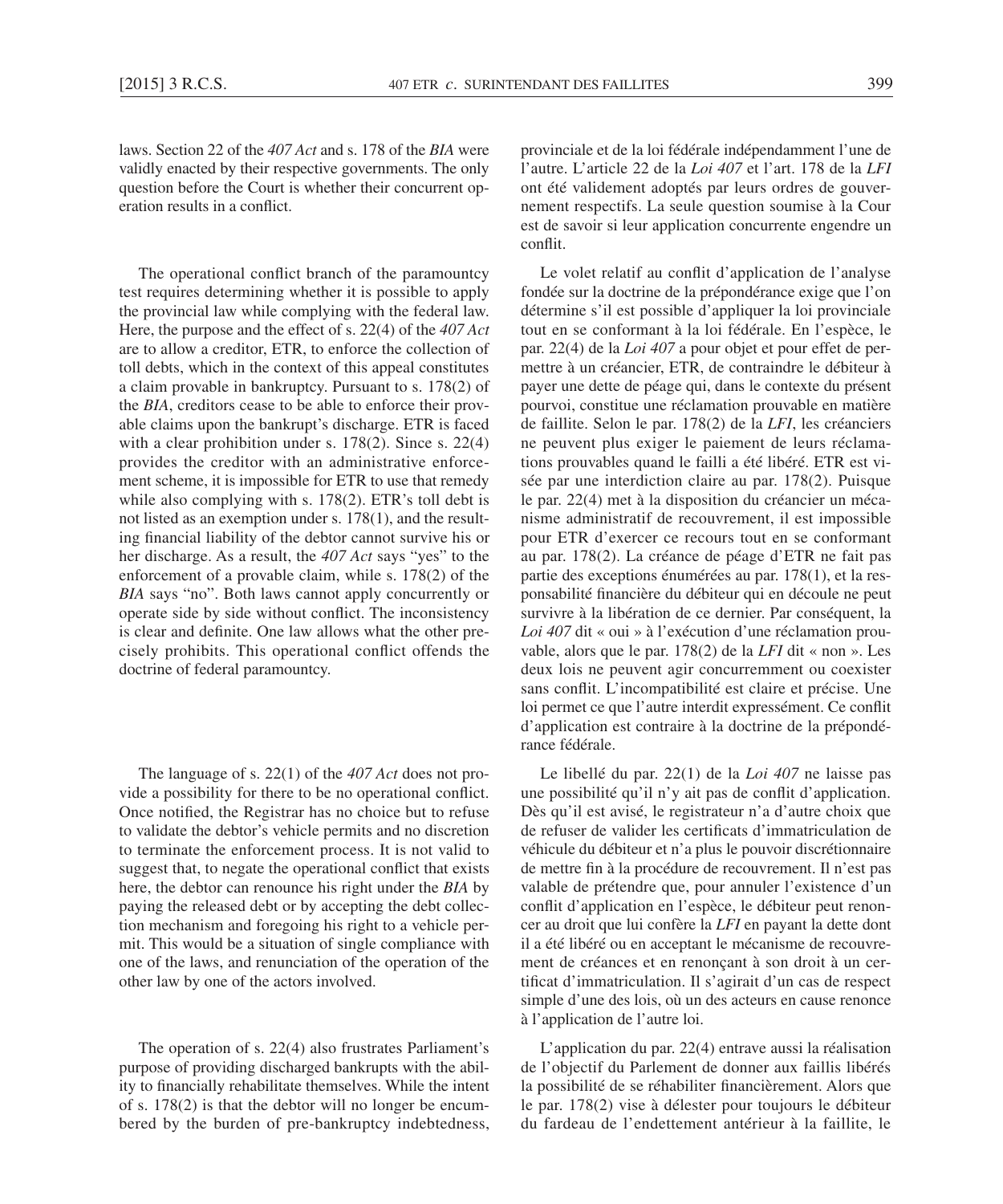s. 22(4) allows ETR to continue burdening the discharged bankrupt until full payment of the debt. Had Parliament wished to exempt ETR's toll debt from the bankruptcy process, as well as from the consequences of a discharge, it would have done so expressly in s. 178(1). It did not.

*Per* McLachlin C.J. and Côté J.: Section 22(1) of the *407 Act* allows Ontario to do indirectly what it is implicitly prohibited from doing under s. 178(2) of the *BIA*. This frustrates the federal purpose of financial rehabilitation that underlies s. 178(2) and is sufficient to trigger the application of the doctrine of federal paramountcy. However, there is no operational conflict. The relevant standard is impossibility of dual compliance and express conflict. In the present case, it is possible to comply with s. 22(1) without defying s. 178(2) in the literal sense of its words. The two laws have different contents and provide for different remedies. They can operate side by side without operational conflict, although there is a frustration of purpose. If a debtor chooses not to drive, the province cannot enforce its claim. If 407 ETR opts not to notify the Registrar, s. 22(4) does not apply. Dual compliance is not impossible.

#### **Cases Cited**

Cited by Gascon J.

**Referred to:** *Alberta (Attorney General) v. Moloney*, 2015 SCC 51, [2015] 3 S.C.R. 327; *407 ETR Concession Co. v. Ontario (Registrar of Motor Vehicles)* (2005), 82 O.R. (3d) 703; *Schreyer v. Schreyer*, 2011 SCC 35, [2011] 2 S.C.R. 605; *Canadian Western Bank v. Alberta*, 2007 SCC 22, [2007] 2 S.C.R. 3; *Husky Oil Operations Ltd. v. Minister of National Revenue*, [1995] 3 S.C.R. 453; *Marine Services International Ltd. v. Ryan Estate*, 2013 SCC 44, [2013] 3 S.C.R. 53; *British Columbia (Attorney General) v. Lafarge Canada Inc*., 2007 SCC 23, [2007] 2 S.C.R. 86; *M & D Farm Ltd. v. Manitoba Agricultural Credit Corp*., [1999] 2 S.C.R. 961; *Multiple Access Ltd. v. McCutcheon*, [1982] 2 S.C.R. 161.

#### Cited by Côté J.

**Referred to:** *Alberta (Attorney General) v. Moloney*, 2015 SCC 51, [2015] 3 S.C.R. 327.

par. 22(4) permet à ETR de continuer d'accabler le failli libéré jusqu'à ce qu'il rembourse entièrement la dette. Si le Parlement avait voulu soustraire la créance de péage d'ETR au processus de faillite et aux effets d'une libération, il l'aurait fait expressément au par. 178(1). Il ne l'a pas fait.

*La* juge en chef McLachlin et la juge Côté : Le paragraphe 22(1) de la *Loi 407* autorise l'Ontario à faire indirectement ce que le par. 178(2) de la *LFI* lui interdit implicitement de faire. Cet article 22 entrave la réalisation de l'objet fédéral relatif à la réhabilitation financière que vise le par. 178(2), et cela suffit pour que s'applique la doctrine de la prépondérance fédérale. Toutefois, il n'existe pas de conflit opérationnel. La norme applicable est celle de l'impossibilité de se conformer aux deux textes de loi en raison d'un conflit exprès. En l'espèce, il est possible de se conformer au par. 22(1) sans enfreindre l'exigence littérale du par. 178(2). Les deux lois diffèrent de par leur contenu et par les recours qu'elles offrent. Elles peuvent coexister sans conflit opérationnel même s'il y a entrave à un objectif fédéral. Si un débiteur choisit de ne pas conduire, la province ne peut recouvrer sa créance. Si 407 ETR choisit de ne pas aviser le registrateur, le par. 22(4) ne s'applique pas. Le respect des deux textes de loi n'est pas impossible.

#### **Jurisprudence**

#### Citée par le juge Gascon

**Arrêts mentionnés :** *Alberta (Procureur général) c. Moloney*, 2015 CSC 51, [2015] 3 R.C.S. 327; *407 ETR Concession Co. c. Ontario (Registrar of Motor Vehicles)* (2005), 82 O.R. (3d) 703; *Schreyer c. Schreyer*, 2011 CSC 35, [2011] 2 R.C.S. 605; *Banque canadienne de l'Ouest c. Alberta*, 2007 CSC 22, [2007] 2 R.C.S. 3; *Husky Oil Operations Ltd. c. Ministre du Revenu national*, [1995] 3 R.C.S. 453; *Marine Services International Ltd. c. Ryan (Succession)*, 2013 CSC 44, [2013] 3 R.C.S. 53; *Colombie-Britannique (Procureur général) c. Lafarge Canada Inc*., 2007 CSC 23, [2007] 2 R.C.S. 86; *M & D Farm Ltd. c. Société du crédit agricole du Manitoba*, [1999] 2 R.C.S. 961; *Multiple Access Ltd. c. McCutcheon*, [1982] 2 R.C.S. 161.

#### Citée par la juge Côté

**Arrêt mentionné :** *Alberta (Procureur général) c. Moloney*, 2015 CSC 51, [2015] 3 R.C.S. 327.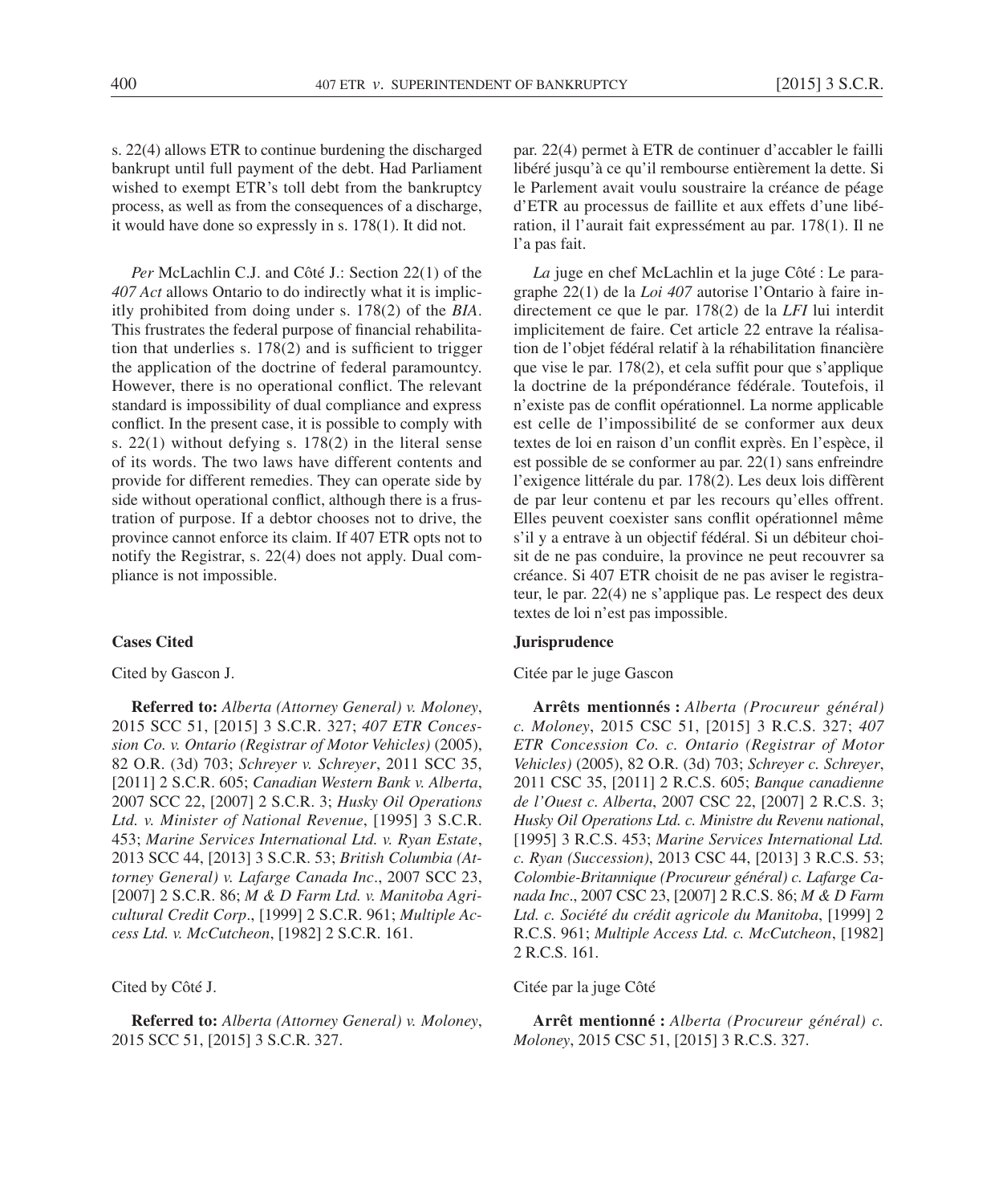# **Statutes and Regulations Cited**

*Bankruptcy and Insolvency Act*, R.S.C. 1985, c. B-3, s. 178. *Highway 407 Act, 1998*, S.O. 1998, c. 28, ss. 1 "owner", 13(3), 15(1), 16(1), 22.

*Highway Traffic Act*, R.S.O. 1990, c. H.8, s. 51.

APPEAL from a judgment of the Ontario Court of Appeal (Doherty, Simmons and Pepall JJ.A.), 2013 ONCA 769, 314 O.A.C. 152, 118 O.R. (3d) 161, 369 D.L.R. (4th) 385, 7 C.B.R. (6th) 167, 53 M.V.R. (6th) 169, [2013] O.J. No. 5837 (QL), 2013 Carswell-Ont 17670 (WL Can.), setting aside the decision of Newbould J., 2011 ONSC 6310, 30 M.V.R. (6th) 137, [2011] O.J. No. 6476 (QL), 2011 CarswellOnt 15701 (WL Can.), and restoring the initial order of the Registrar in Bankruptcy. Appeal dismissed.

*J. Thomas Curry*, *Andrew Parley*, *Jon Laxer* and *Gregory William MacKenzie*, for the appellant.

*Peter Southey* and *Michael Lema*, for the respondent.

*Josh Hunter* and *Daniel Huffaker*, for the intervener the Attorney General of Ontario.

*Alain Gingras*, for the intervener the Attorney General of Quebec.

*Richard M. Butler*, for the intervener the Attorney General of British Columbia.

*Thomson Irvine*, for the intervener the Attorney General for Saskatchewan.

*Lillian Riczu*, for the intervener the Attorney General of Alberta.

*David Thompson* and *Matthew G. Moloci*, for the interveners Michael Dow, Gwendolyn Miron and Peter Teolis.

# **Lois et règlements cités**

*Code de la route*, L.R.O. 1990, c. H.8, art. 51.

*Loi de 1998 sur l'autoroute 407*, L.O. 1998, c. 28, art. 1 « propriétaire », 13(3), 15(1), 16(1), 22.

*Loi sur la faillite et l'insolvabilité*, L.R.C. 1985, c. B-3, art. 178.

POURVOI contre un arrêt de la Cour d'appel de l'Ontario (les juges Doherty, Simmons et Pepall), 2013 ONCA 769, 314 O.A.C. 152, 118 O.R. (3d) 161, 369 D.L.R. (4th) 385, 7 C.B.R. (6th) 167, 53 M.V.R. (6th) 169, [2013] O.J. No. 5837 (QL), 2013 CarswellOnt 17670 (WL Can.), qui a annulé la décision du juge Newbould, 2011 ONSC 6310, 30 M.V.R. (6th) 137, [2011] O.J. No. 6476 (QL), 2011 CarswellOnt 15701 (WL Can.), et rétabli l'ordonnance initiale du registraire des faillites. Pourvoi rejeté.

*J. Thomas Curry*, *Andrew Parley*, *Jon Laxer* et *Gregory William MacKenzie*, pour l'appelante.

*Peter Southey* et *Michael Lema*, pour l'intimé.

*Josh Hunter* et *Daniel Huffaker*, pour l'intervenant le procureur général de l'Ontario.

*Alain Gingras*, pour l'intervenante la procureure générale du Québec.

*Richard M. Butler*, pour l'intervenant le procureur général de la Colombie-Britannique.

*Thomson Irvine*, pour l'intervenant le procureur général de la Saskatchewan.

*Lillian Riczu*, pour l'intervenant le procureur général de l'Alberta.

*David Thompson* et *Matthew G. Moloci*, pour les intervenants Michael Dow, Gwendolyn Miron et Peter Teolis.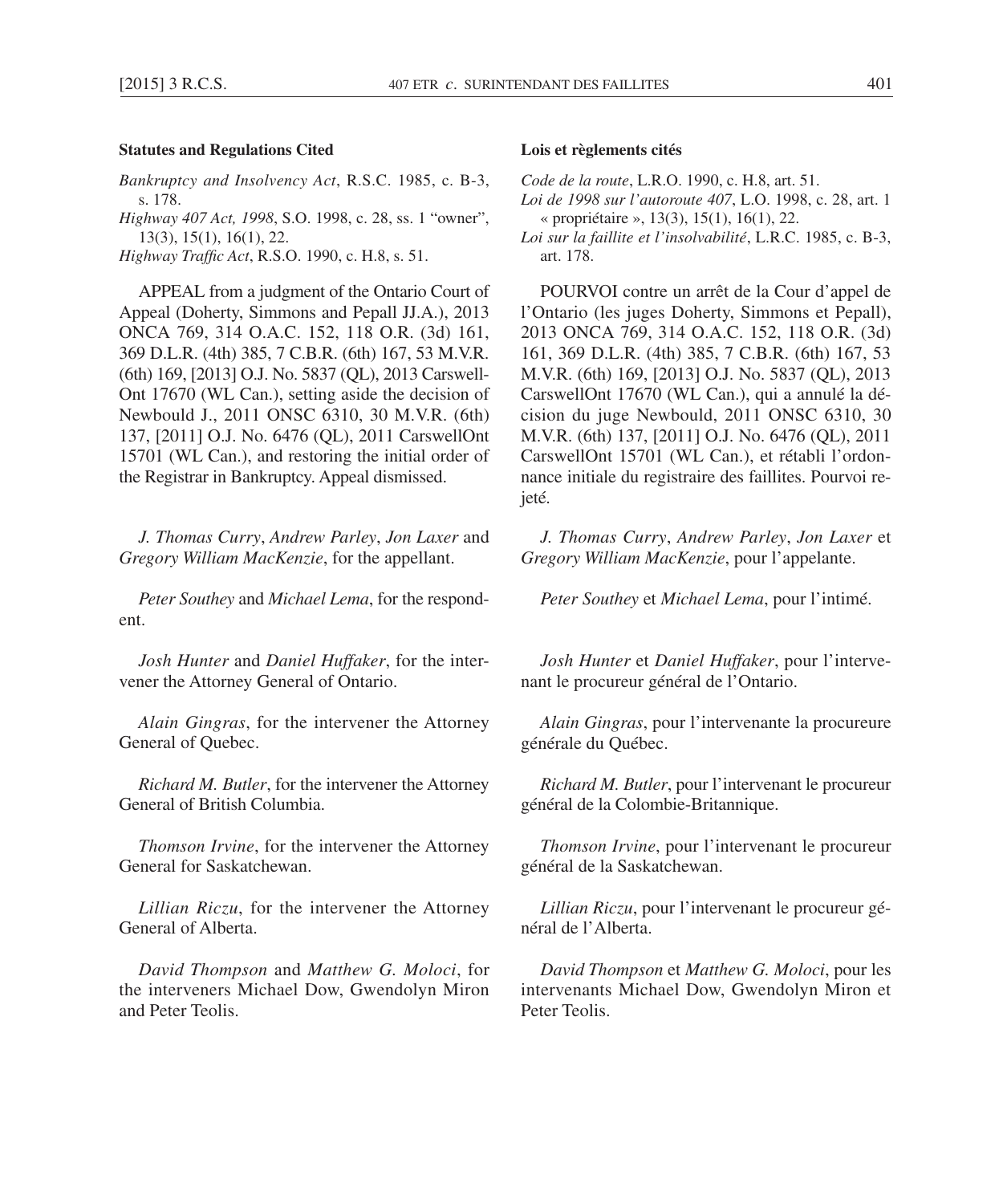The judgment of Abella, Rothstein, Cromwell, Moldaver, Karakatsanis, Wagner and Gascon was delivered by

GASCON  $I$  –

I. Introduction

[1] Like its companion case, *Alberta (Attorney General) v. Moloney*, 2015 SCC 51, [2015] 3 S.C.R. 327, this appeal concerns an alleged conflict between overlapping federal and provincial laws. The question at issue is whether Ontario's *Highway 407 Act, 1998*, S.O. 1998, c. 28 ("*407 Act*"), which sets out a debt enforcement mechanism in favour of the private owner and operator of an open-access toll highway, conflicts with the federal *Bankruptcy and Insolvency Act*, R.S.C. 1985, c. B-3 ("*BIA*"), which provides that a discharged bankrupt is released from all provable claims.

[2] For the reasons that follow, I find that, like in the companion appeal, the provincial law conflicts with the *BIA*. As a result, it offends the doctrine of federal paramountcy and is inoperative to the extent of the conflict.

# II. Facts

[3] Highway 407 is an open-access private highway. The highway was privatized in 1999 and has since been operated by 407 ETR Concession Company Limited ("ETR"). The *407 Act* governs the operation of Highway 407. While Highway 407 is a toll highway, its use is unrestricted. ETR cannot prevent anyone from accessing the highway. There is an electronic system that reads licence plates at the points of entry onto and exit from the highway. Alternatively, highway users can lease a toll device, which is affixed to the vehicle and is read instead of the licence plates. This electronic system records all trips made on the highway. The toll amount is then calculated. A corresponding invoice is delivered to the person in whose name the licence plates for the vehicle are issued, or if there is a toll device, to the lessee of the device.

Version française du jugement des juges Abella, Rothstein, Cromwell, Moldaver, Karakatsanis, Wagner et Gascon rendu par

Le juge Gascon —

# I. Introduction

[1] À l'instar du dossier connexe *Alberta (Procureur général) c. Moloney*, 2015 CSC 51, [2015] 3 R.C.S. 327, le présent pourvoi concerne un conflit allégué entre deux lois fédérale et provinciale qui se chevauchent. La question en litige est de savoir si la *Loi de 1998 sur l'autoroute 407*, L.O. 1998, c. 28 (« *Loi 407* »), de l'Ontario, qui instaure un mécanisme de recouvrement de créances en faveur du propriétaire et exploitant privé d'une autoroute à péage ouverte au public, entre en conflit avec la *Loi sur la faillite et l'insolvabilité*, L.R.C. 1985, c. B-3 (« *LFI* »), laquelle précise qu'un failli libéré l'est à l'égard de toute réclamation prouvable.

[2] Pour les motifs qui suivent, j'estime que, tout comme dans l'affaire connexe, la loi provinciale entre en conflit avec la *LFI*. Elle contrevient donc à la doctrine de la prépondérance fédérale et est inopérante dans la mesure du conflit.

# II. Faits

[3] L'autoroute 407 est une autoroute privée ouverte au public. Privatisée en 1999, elle est exploitée par 407 ETR Concession Company Limited (« ETR »). Son exploitation est régie par la *Loi 407*. Bien que l'autoroute 407 soit une voie à péage, son utilisation ne fait l'objet d'aucune restriction. ETR ne peut empêcher qui que ce soit d'y avoir accès. Un système électronique lit les plaques d'immatriculation aux entrées et aux sorties de l'autoroute. Les utilisateurs de l'autoroute peuvent également louer un appareil à péage, qui est fixé au véhicule et lu au lieu de la plaque d'immatriculation. Ce système électronique enregistre tous les déplacements faits sur l'autoroute. Le montant du péage est alors calculé. Une facture indiquant la somme à payer est envoyée à la personne au nom de qui sont délivrées les plaques d'immatriculation du véhicule ou au locataire de l'appareil à péage si un tel appareil est fixé au véhicule.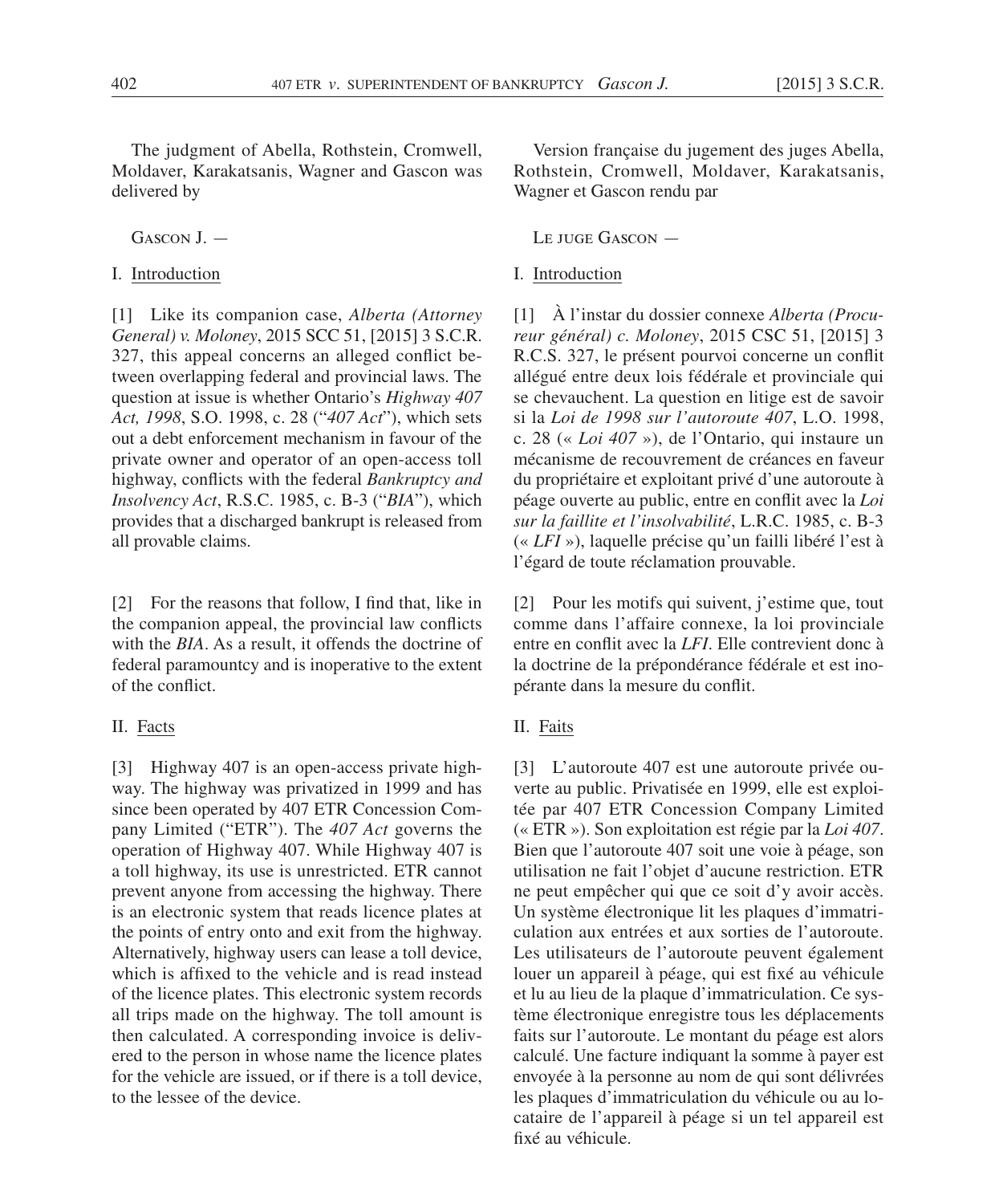[4] The *407 Act* defines ETR as the "owner" (s. 1) and empowers ETR to establish, collect and enforce the payment of tolls, administration fees and interest. This process begins with ETR delivering an invoice setting out the amount due. The amount becomes payable on the day the invoice is mailed, delivered by hand or sent by any other prescribed method: s. 15(1). If a person fails to pay the toll debt within 35 days, ETR may send that person a notice of failure to pay: s. 16(1). If the debt is not paid within 90 days of the debtor receiving that notice, s. 22(1) allows ETR to notify the Registrar of Motor Vehicles ("Registrar"):

**22.** (1) If a toll, and the related fees and interest, are not paid within 90 days of the day a person receives a notice of failure to pay under section 16, the owner may notify the Registrar of Motor Vehicles of the failure to pay.

[5] Upon receipt of this notice, the Registrar must ("shall") refuse to issue or renew the debtor's vehicle permit. As a result, the debtor is incapable of having a vehicle registered in his or her name. The Registrar has no discretion in that regard:

# **22.** . . .

(4) If the Registrar of Motor Vehicles receives notice under subsection (1), he or she shall, at the next opportunity, refuse to validate the vehicle permit issued to the person who received the notice of failure to pay under section 16 and refuse to issue a vehicle permit to that person.

[6] This provision is effective until the Registrar receives notice that the debt and related fees and interest have been paid. Upon payment, ETR must ("shall") notify the Registrar:

**22.** . . .

(6) If notice has been given to the Registrar of Motor Vehicles under subsection (1) and the toll and related [4] La *Loi 407* désigne ETR comme le « propriétaire » (art. 1) et habilite ETR à fixer, à percevoir et à recouvrer le paiement des péages, des frais d'administration et des intérêts. Ce processus s'amorce lorsqu'ETR envoie une facture indiquant la somme due. La somme devient payable le jour où la facture est envoyée par la poste, livrée à la personne ou envoyée par toute autre méthode prescrite : par. 15(1). Si une personne ne rembourse pas la dette de péage dans les 35 jours qui suivent, ETR peut lui envoyer un avis de défaut de paiement : par. 16(1). Si le débiteur n'acquitte pas la dette dans les 90 jours de la réception de cet avis, le par. 22(1) permet à ETR d'en aviser le registrateur des véhicules automobiles (« registrateur ») :

**22.** (1) Si un péage et les frais, droits et intérêts y afférents ne sont pas payés dans les 90 jours de la réception d'un avis de défaut de paiement prévu à l'article 16 par une personne, le propriétaire peut aviser le registrateur des véhicules automobiles de ce défaut de paiement.

[5] Dès qu'il reçoit cet avis, le registrateur doit (obligation exprimée par l'auxiliaire « *shall* » dans la version anglaise et par l'indicatif présent dans la version française) refuser de délivrer ou de renouveler le certificat d'immatriculation de véhicule du débiteur. Le débiteur ne peut donc plus faire enregistrer un véhicule à son nom. Le registrateur n'a aucun pouvoir discrétionnaire à cet égard :

**22.** . . .

(4) S'il reçoit l'avis prévu au paragraphe (1), le registrateur des véhicules automobiles, à la prochaine occasion, refuse de valider le certificat d'immatriculation de véhicule délivré à la personne qui a reçu l'avis de défaut de paiement prévu à l'article 16 et refuse de lui délivrer un certificat d'immatriculation de véhicule.

[6] Cette disposition produit ses effets jusqu'à ce que le registrateur soit avisé du paiement de la dette et des frais, droits et intérêts y afférents. Dès le paiement, ETR doit en aviser le registrateur :

**22.** . . .

(6) Si un avis a été donné au registrateur des véhicules automobiles en vertu du paragraphe (1) et que le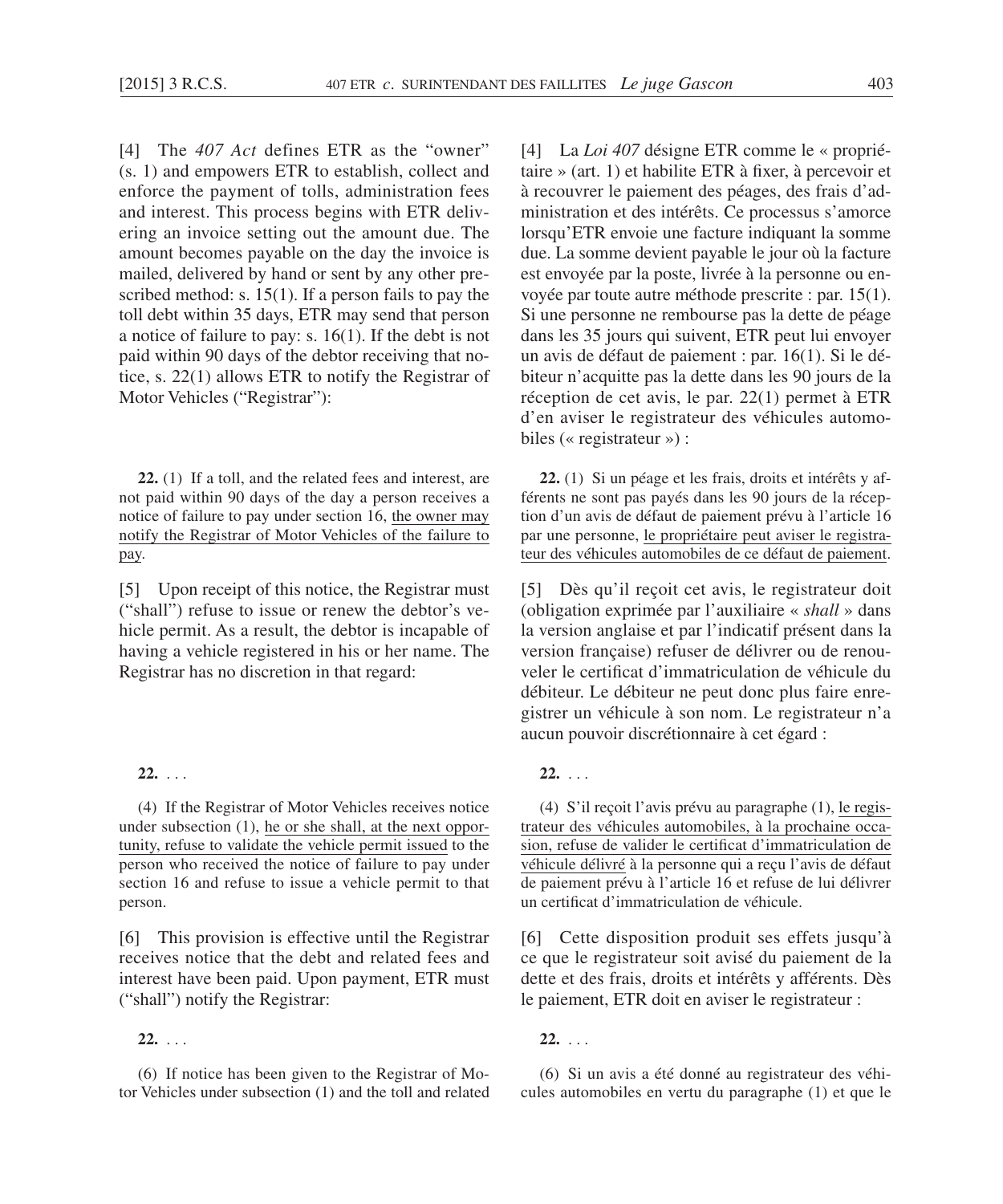fees and interest are subsequently paid, the owner shall immediately notify the Registrar of the payment.

(7) If the Registrar of Motor Vehicles is notified by the owner that the toll, fees and interest have been paid or is notified by the dispute arbitrator that the person is not responsible for paying the toll, fees and interest, the Registrar shall,

- (a) validate any vehicle permit that he or she refused to validate under subsection (4);
- (b) issue a vehicle permit to a person if it was refused under subsection (4).

[7] Matthew David Moore drove two cars, each registered under his name: a 1993 Pontiac and a 2002 Mercedes-Benz. Between August 1998 and March 2007, he had used Highway 407 1,973 times. As a result, he had accumulated a toll debt of \$34,977.06. In March 2005, and then later in December 2006, ETR notified the Registrar of Mr. Moore's failure to pay the toll debt relating to his numerous trips on Highway 407, using both the Mercedes-Benz and the Pontiac. When the registration of the former vehicle expired, the Registrar refused to renew Mr. Moore's licence plates. Mr. Moore nonetheless continued to drive his Mercedes-Benz on Highway 407 for 18 months, without valid licence plates, contravening s. 51 of the *Highway Traffic Act*, R.S.O. 1990, c. H.8.

[8] On November 10, 2007, Mr. Moore made an assignment in bankruptcy. His Statement of Affairs listed ETR as an unsecured creditor. Although ETR was notified of Mr. Moore's assignment, it did not file a proof of claim and chose not to participate in the bankruptcy proceeding. On February 1, 2011, Mr. Moore obtained a discharge from bankruptcy, conditional on the payment of an amount of \$1,210. As a result of paying that amount, he obtained an absolute discharge on June 21, 2011.

[9] Subsequently, Mr. Moore moved before the Registrar in Bankruptcy for an order that ETR's

péage et les frais, droits et intérêts y afférents sont payés par la suite, le propriétaire avise immédiatement le registrateur de ce paiement.

(7) S'il est avisé par le propriétaire que le péage et les frais, droits et intérêts ont été payés ou qu'il est avisé par l'arbitre des différends que la personne n'est pas redevable du paiement de ceux-ci, le registrateur des véhicules automobiles :

- a) valide tout certificat d'immatriculation de véhicule qu'il a refusé de valider aux termes du paragraphe (4);
- b) délivre un certificat d'immatriculation de véhicule à une personne si celui-ci lui a été refusé aux termes du paragraphe (4).

[7] Matthew David Moore conduisait deux voitures, une Pontiac 1993 et une Mercedes-Benz 2002, toutes deux enregistrées à son nom. Il a conduit 1 973 fois sur l'autoroute 407 entre août 1998 et mars 2007. Il a accumulé ainsi une dette de péage de 34 977,06 \$. En mars 2005 et plus tard, en décembre 2006, ETR a avisé le registrateur que M. Moore n'avait pas payé la dette de péage relative à ses nombreux déplacements sur l'autoroute 407 au volant de la Mercedes-Benz et de la Pontiac. À l'expiration du certificat d'enregistrement de la Mercedes-Benz, le registrateur a refusé de renouveler les plaques d'immatriculation de M. Moore. Ce dernier a néanmoins continué de conduire cette voiture sur l'autoroute 407 pendant 18 mois sans posséder de plaques d'immatriculation valides, contrevenant ainsi à l'art. 51 du *Code de la route*, L.R.O. 1990, c. H.8.

[8] Le 10 novembre 2007, M. Moore a fait cession de ses biens. Il a affirmé dans son bilan qu'ETR était une créancière non garantie. Bien qu'ETR ait été avisée de la cession de biens de M. Moore, elle n'a pas produit de preuve de réclamation et a décidé de ne pas participer à la procédure de faillite. Le 1<sup>er</sup> février 2011, M. Moore a obtenu une libération de faillite conditionnelle au paiement d'une somme de 1 210 \$. Par suite du paiement de cette somme, il a obtenu une libération absolue le 21 juin 2011.

[9] Plus tard, M. Moore a demandé par requête au registraire en matière de faillite de rendre une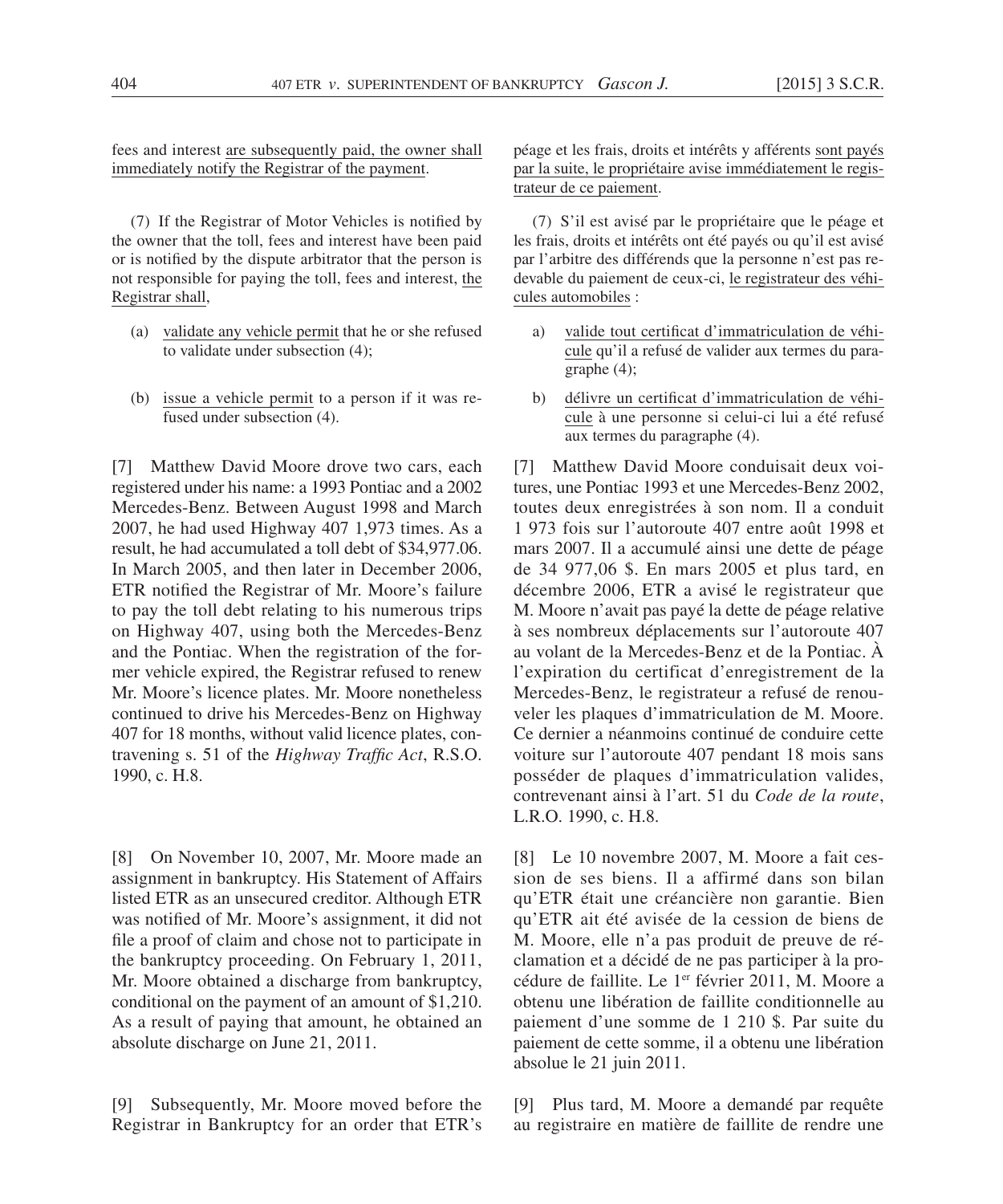claim had been discharged in bankruptcy and that the Ministry of Transportation was compelled to issue him a permit upon payment of the usual fees. The order was granted but was later set aside before the matter was heard *de novo* in the Superior Court. At the hearing before the Superior Court, Mr. Moore contended that ETR could not use s. 22(4) of the *407 Act* to collect and enforce the toll debt because it had been discharged pursuant to s. 178 of the *BIA*. He claimed that s. 22(4) conflicted with s. 178 and offended the doctrine of federal paramountcy such that the federal bankruptcy provision should prevail over the *407 Act*. He sought an order that his debt had been released by his discharge and an order compelling the Ministry of Transportation to issue his vehicle permits.

## III. Judicial History

# A. *Ontario Superior Court of Justice, 2011 ONSC 6310, 30 M.V.R. (6th) 137*

[10] Newbould J. stated that an operational conflict occurs when "compliance with the provincial legislation [is] rendered impossible by either directly conflicting with an express provision of the BIA, having the intent or effect of changing the order of priorities or changing the scheme of distribution on bankruptcy stipulated by the BIA" (para. 12). According to him, s. 22(4) is part of the "process by which tolls and other charges are collected and enforced" (para. 14). Its purpose, in his view, "is directed to the collection of a debt" (*ibid*.).

[11] The judge described the "first goal" of bankruptcy as the "equitable distribution of a bankrupt debtor's assets among the estate's creditors inter se" (para. 20). He then noted that s. 178(2) of the *BIA* does not extinguish debts, but merely releases the bankrupt from all provable claims (paras. 16 and 24). He also observed that a vehicle permit is not property of the debtor, but is a "privilege granted ordonnance déclarant qu'il avait été libéré, en tant que failli, de la réclamation d'ETR et enjoignant au ministère des Transports de lui délivrer un certificat d'immatriculation sur paiement des droits habituels. L'ordonnance a été accordée, mais elle a été ensuite annulée avant que la Cour supérieure de justice instruise l'affaire *de novo*. À l'audience devant la Cour supérieure de justice, M. Moore a prétendu qu'ETR ne pouvait s'appuyer sur le par. 22(4) de la *Loi 407* pour percevoir la dette de péage et le contraindre à la payer, parce qu'il en avait été libéré en application de l'art. 178 de la *LFI*. Il a soutenu que le par. 22(4) entrait en conflit avec l'art. 178 et contrevenait à la doctrine de la prépondérance fédérale, de sorte que la disposition fédérale en matière de faillite devrait primer sur la *Loi 407*. Il a demandé une ordonnance déclarant qu'il avait été libéré de sa dette par une ordonnance de libération de faillite et enjoignant au ministère des Transports de lui délivrer ses certificats d'immatriculation de véhicule.

# III. Historique judiciaire

# A. *Cour supérieure de justice de l'Ontario, 2011 ONSC 6310, 30 M.V.R. (6th) 137*

[10] Le juge Newbould a indiqué qu'un conflit d'application survient lorsque [TRADUCTION] « le respect de la législation provinciale [est] impossible soit parce que cette dernière entre directement en conflit avec une disposition expresse de la LFI, soit parce qu'elle a pour objet ou pour effet de modifier l'ordre de priorités ou qu'elle modifie le régime de partage prévu par la LFI en cas de faillite » (par. 12). Selon le juge Newbould, le par. 22(4) fait partie du « processus de perception et de recouvrement des péages et autres frais » (par. 14). Son objet, de l'avis du juge, « est la perception d'une créance » (*ibid.*).

[11] Le juge a affirmé que [TRADUCTION] « l'objectif premier » de la faillite est le « partage équitable des biens d'un débiteur failli entre les créanciers de l'actif » (par. 20). Il a ensuite signalé que le par. 178(2) de la *LFI* n'éteint pas des dettes; il ne fait que libérer le failli de toute réclamation prouvable (par. 16 et 24). Toujours selon le juge, le certificat d'immatriculation d'un véhicule n'appartient pas au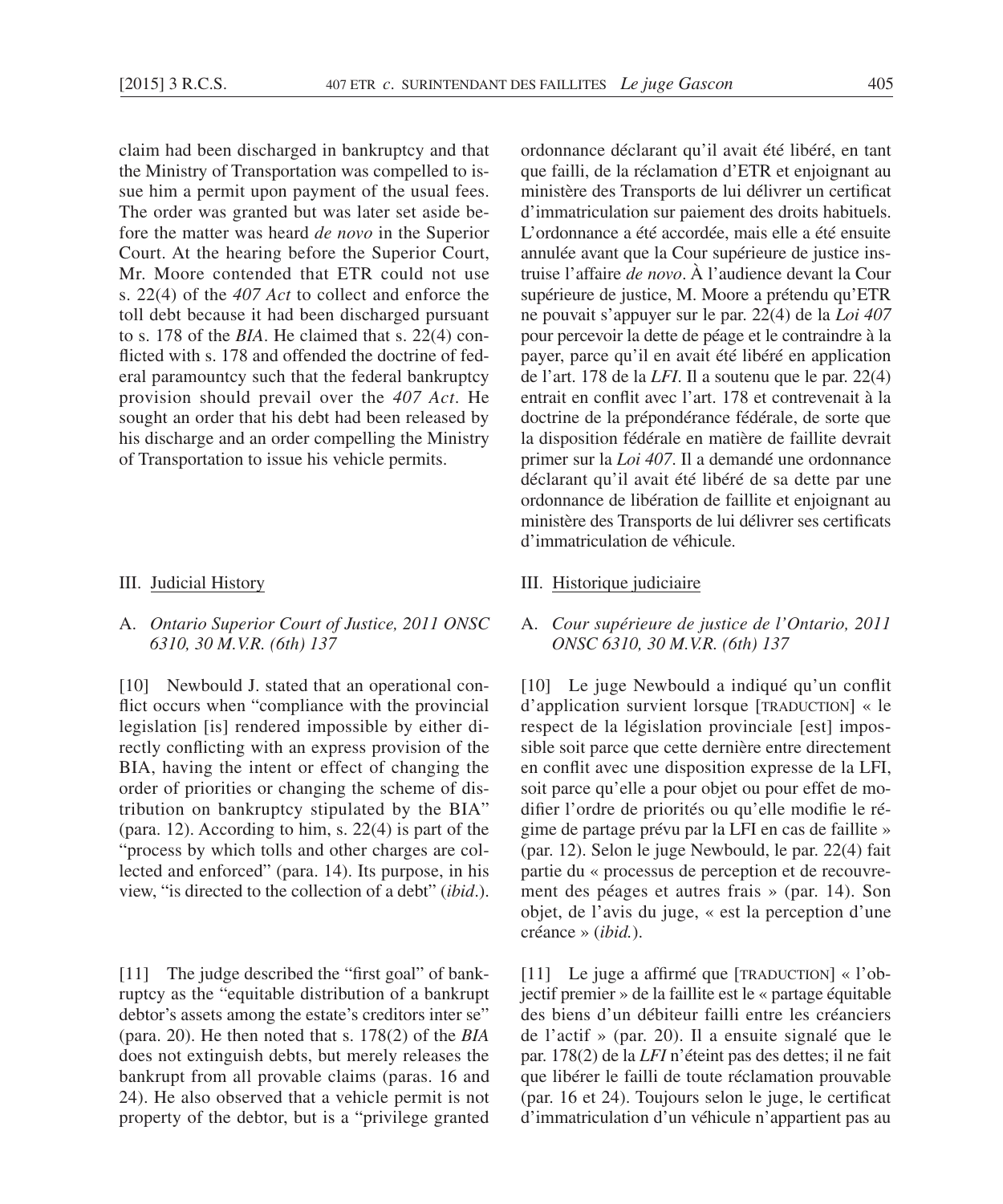by a government authority and is not affected by the bankruptcy" (para. 21). Unlike garnishment or execution, the suspension of a driver's permit "in no sense can be taken to be a step in the seizure of property of a bankrupt" (para. 25). Newbould J. concluded that s. 22(4) was not in conflict with the *BIA*, since it did not affect the equitable distribution of a bankrupt's property (paras. 22 and 24). Finally, while acknowledging briefly that the *BIA* also aims to permit the financial rehabilitation of bankrupts, he found that he had no jurisdiction, absent a conflict, to order the reinstatement of Mr. Moore's vehicle permits (paras. 34-35).

# B. *Ontario Court of Appeal, 2013 ONCA 769, 118 O.R. (3d) 161*

[12] Having settled his dispute with ETR, Mr. Moore did not appeal the order. The Superintendent of Bankruptcy, concerned with the impact of the Superior Court's order on the bankruptcy system, filed an appeal. He argued that s. 22(4) of the *407 Act* conflicted with the operation of s. 178(2) of the *BIA* and that it frustrated the purposes of bankruptcy.

[13] Pepall J.A., writing for a unanimous court, noted that the motions judge had not considered whether s. 22(4) frustrated the rehabilitative purpose of the *BIA* or resulted in unequal treatment of creditors (paras. 13 and 45). According to her, the *BIA* furthers two distinct purposes: the equitable distribution of assets and the financial rehabilitation of the bankrupt (para. 29). She also identified two types of legislative conflicts: operational conflict and frustration of purpose (para. 60). She stated that the purpose and effect of s. 22(4) are to enforce payment of a debt and that ETR's claim was provable in bankruptcy (paras. 26 and 84).

[14] Pepall J.A. concluded that there was no operational conflict. On a "strict reading" of the first branch of the paramountcy test, she opined that

débiteur; c'est plutôt un « privilège accordé par un organisme gouvernemental et il n'est pas touché par la faillite » (par. 21). Contrairement à la saisie-arrêt ou à l'exécution, la suspension d'un certificat d'immatriculation du conducteur « ne peut en aucune façon être considérée comme une étape de la saisie des biens d'un failli » (par. 25). Le juge Newbould a conclu que le par. 22(4) n'entrait pas en conflit avec la *LFI*, car il n'influait pas sur le partage équitable des biens d'un failli (par. 22 et 24). Enfin, tout en reconnaissant brièvement que la *LFI* vise aussi à permettre la réhabilitation financière des faillis, le juge a conclu qu'en l'absence d'un conflit, il n'était pas compétent pour ordonner le rétablissement des certificats d'immatriculation de véhicule de M. Moore (par. 34-35).

# B. *Cour d'appel de l'Ontario, 2013 ONCA 769, 118 O.R. (3d) 161*

[12] Ayant réglé son différend avec ETR, M. Moore n'a pas interjeté appel de l'ordonnance. C'est le surintendant des faillites qui a formé un appel, soucieux qu'il était de l'effet de l'ordonnance de la Cour supérieure de justice sur le régime de faillite. Il a plaidé que le par. 22(4) de la *Loi 407* entrait en conflit avec l'application du par. 178(2) de la *LFI* et qu'il entravait la réalisation des objectifs de la faillite.

[13] Dans un arrêt unanime de la Cour d'appel, la juge Pepall a relevé que le juge des requêtes ne s'était pas demandé si le par. 22(4) entravait la réalisation de l'objectif de réhabilitation visé par la *LFI* ou donnait lieu à un traitement inégal des créanciers (par. 13 et 45). Selon elle, la *LFI* favorise l'atteinte de deux objectifs distincts : le partage équitable des biens et la réhabilitation financière du failli (par. 29). Elle a également cerné deux types de conflit de lois : le conflit d'application et l'entrave à la réalisation de l'objectif (par. 60). Elle a indiqué que le par. 22(4) a pour objet et pour effet de contraindre le débiteur à payer une dette et que la réclamation d'ETR était prouvable en matière de faillite (par. 26 et 84).

[14] La juge Pepall a conclu à l'absence de conflit d'application. Suivant une [TRADUCTION] « interprétation stricte » du premier volet de l'analyse fondée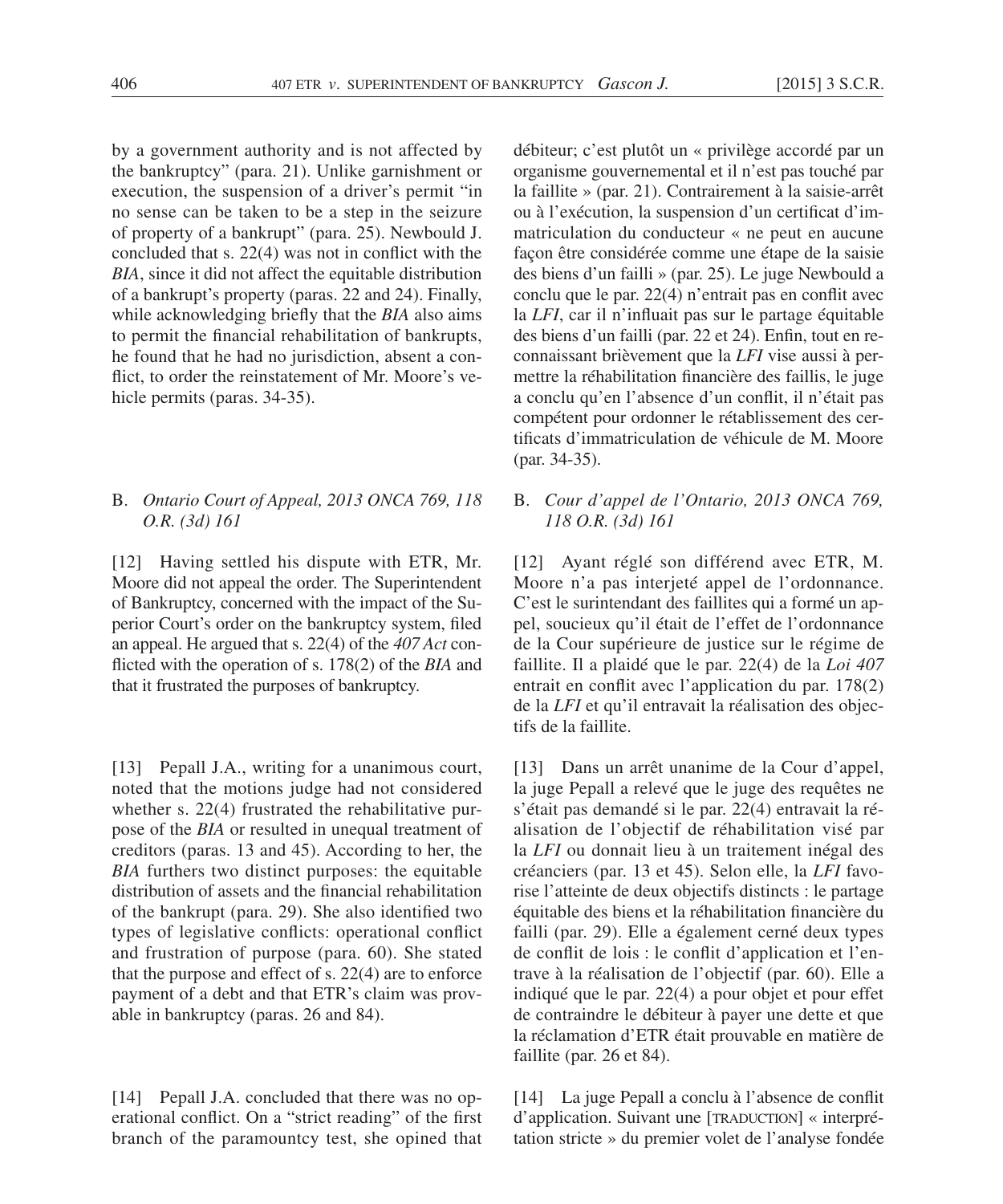the debtor can choose not to seek a vehicle permit while ETR can decline to use the remedy set out in s. 22 of the *407 Act* (paras. 86, 90 and 92-93). She held, however, that s. 22(4) frustrated the rehabilitative purpose of the *BIA*. The purpose of bankruptcy is to give a debtor the "ability to start life afresh unencumbered by his or her past indebtedness" (para. 99). Since the purpose and effect of the provincial law were to collect debts (para. 108), and given that the denial of a vehicle permit can result in great hardship to a discharged bankrupt, the Court of Appeal held that s. 22(4) was incompatible with the *BIA*'s purpose of financial rehabilitation (paras. 113 and 115-16). In light of this conclusion, the Court of Appeal refrained from addressing whether the provincial law also frustrated Parliament's intention to treat all unsecured creditors equitably (para. 117). Since ETR's debt had been discharged, it ordered that the Ministry of Transportation issue licence plates to Mr. Moore upon payment of the applicable licensing fees. It declared s. 22(4) inoperative to the extent that it conflicted with the purpose of giving a discharged bankrupt a fresh start (para. 118).

# IV. Issue

[15] The Chief Justice formulated the following constitutional question:

Is s. 22(4) of the *Highway 407 Act, 1998*, S.O. 1998, c. 28, constitutionally inoperative under the doctrine of federal legislative paramountcy, having regard to the *Bankruptcy and Insolvency Act*, R.S.C. 1985, c. B-3?

#### V. Analysis

[16] In the companion appeal, I fully discuss the principles of the doctrine of federal paramountcy, as well as the purposes and relevant provisions of the *BIA*. Like in the companion appeal, there is no dispute here concerning the independent validity of the provincial and federal laws. Section 22 sur la doctrine de la prépondérance, elle s'est dite d'avis que le débiteur peut choisir de ne pas demander un certificat d'immatriculation de véhicule tandis qu'ETR peut refuser d'exercer le recours prévu à l'art. 22 de la *Loi 407* (par. 86, 90 et 92-93). Elle a toutefois jugé que le par. 22(4) entravait la réalisation de l'objectif de réhabilitation visé par la *LFI*. L'objectif de la faillite est de donner au débiteur la « faculté de repartir à neuf sans être entravé par son endettement antérieur » (par. 99). Puisque la loi provinciale avait pour objet et pour effet le recouvrement des créances (par. 108), et que le refus de délivrer un certificat d'immatriculation de véhicule peut causer de grandes difficultés à un failli libéré, la Cour d'appel a conclu que le par. 22(4) était incompatible avec l'objectif de réhabilitation financière visé par la *LFI* (par. 113 et 115-116). Compte tenu de cette conclusion, la Cour d'appel s'est abstenue d'aborder la question de savoir si la loi provinciale faisait également obstacle à l'intention du Parlement de traiter équitablement tous les créanciers non garantis (par. 117). Comme le débiteur était libéré de la créance d'ETR, la Cour d'appel a ordonné au ministre des Transports de délivrer des plaques d'immatriculation à M. Moore contre paiement des droits applicables. Elle a déclaré le par. 22(4) inopérant dans la mesure où il entrait en conflit avec l'objectif visant à permettre au failli libéré de prendre un nouveau départ (par. 118).

# IV. Question en litige

[15] La Juge en chef a formulé la question constitutionnelle suivante :

Le paragraphe 22(4) de la *Loi de 1998 sur l'autoroute 407*, L.O. 1998, c. 28, est-il inopérant sur le plan constitutionnel en raison de la doctrine de la prépondérance des lois fédérales, eu égard à la *Loi sur la faillite et l'insolvabilité*, L.R.C. 1985, c. B-3?

# V. Analyse

[16] Dans l'arrêt connexe, je traite en détail des principes de la doctrine de la prépondérance fédérale ainsi que les objectifs et les dispositions applicables de la *LFI*. Tout comme dans le pourvoi connexe, il n'y a aucun désaccord en l'espèce au sujet de la validité de la loi provinciale et de la loi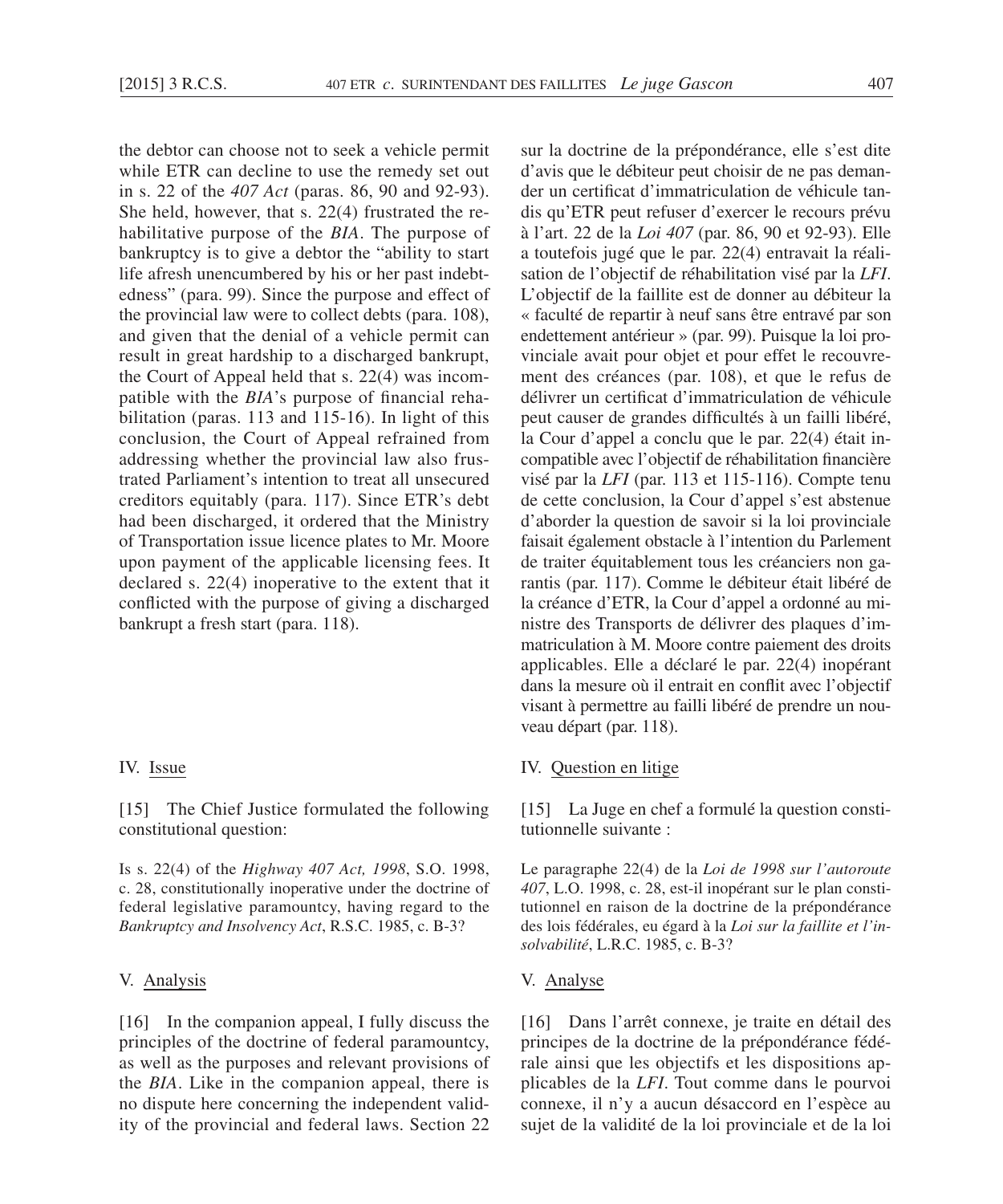of the *407 Act* and s. 178 of the *BIA* were validly enacted by their respective governments. The only question before the Court is whether their concurrent operation results in a conflict. Building on my comments in the companion appeal, I need only examine s. 22(4) of the *407 Act* and ascertain its true meaning and substantive effect in the context of bankruptcy before applying the doctrine of paramountcy.

# A. *The 407 Act*

[17] There is no question that the *407 Act* creates, in substance, a debt enforcement scheme. This was the legislative purpose identified by the motions judge and the Court of Appeal. Section 13(3) of the *407 Act* is also unequivocal:

# **13.** . . .

(3) Sections 16 to 25 apply to the enforcement and collection of tolls and related fees and interest payable under this Act by a person described in subsection (1) but do not apply to the enforcement and collection of such tolls, fees and interest if,

- (a) the person is responsible for the payment of such tolls, fees and interest under clause (1) (b); and
- (b) the toll device that was affixed to the vehicle in question was obtained without providing information identifying the plate portion of a vehicle permit.

[18] In *407 ETR Concession Co. v. Ontario (Registrar of Motor Vehicles)* (2005), 82 O.R. (3d) 703 (S.C.J.), the Ontario Divisional Court analyzed the *407 Act* in detail, describing its purpose as well as the nature of the process it establishes:

As noted above, the purpose of the Act was to privatize the operation of Highway 407 and, given its open-access character, to provide the owner an effective method of toll collection. The legislature recognized that plate denial is a necessary feature of an open-access toll highway given the fédérale indépendamment l'une de l'autre. L'article 22 de la *Loi 407* et l'art. 178 de la *LFI* ont été validement adoptés par leurs ordres de gouvernement respectifs. La seule question soumise à la Cour est de savoir si leur application concurrente engendre un conflit. Partant de mes commentaires dans l'arrêt connexe, je n'ai qu'à examiner le par. 22(4) de la *Loi 407* et à déterminer son sens véritable et son effet réel dans le contexte de la faillite avant d'appliquer la doctrine de la prépondérance.

# A. *La Loi 407*

[17] Il ne fait aucun doute que la *Loi 407* crée essentiellement un mécanisme de recouvrement de créances. Tel était l'objectif législatif cerné par le juge des requêtes et la Cour d'appel. Le paragraphe 13(3) de cette loi est également sans équivoque :

# **13.** . . .

(3) Les articles 16 à 25 s'appliquent au recouvrement et à la perception des péages et des frais, droits et intérêts y afférents qui sont exigibles, aux termes de la présente loi, d'une personne visée au paragraphe (1), sauf si :

- a) d'une part, la personne est redevable du paiement de tels péages, frais, droits et intérêts aux termes de l'alinéa (1) b);
- b) d'autre part, l'appareil à péage qui était fixé au véhicule en question a été obtenu sans fournir de renseignements identifiant la partie relative à la plaque d'un certificat d'immatriculation de véhicule.

[18] Dans *407 ETR Concession Co. c. Ontario (Registrar of Motor Vehicles)* (2005), 82 O.R. (3d) 703 (C.S.J.), la Cour divisionnaire de l'Ontario a analysé en détail la *Loi 407* et exposé son objet ainsi que la nature du processus qu'elle établit :

[TRADUCTION] Comme je l'ai dit précédemment, la Loi avait pour objectifs de privatiser l'exploitation de l'autoroute 407 et, comme cette voie est accessible à tous, de fournir au propriétaire un moyen efficace de percevoir le péage. Le législateur a reconnu que le refus de délivrer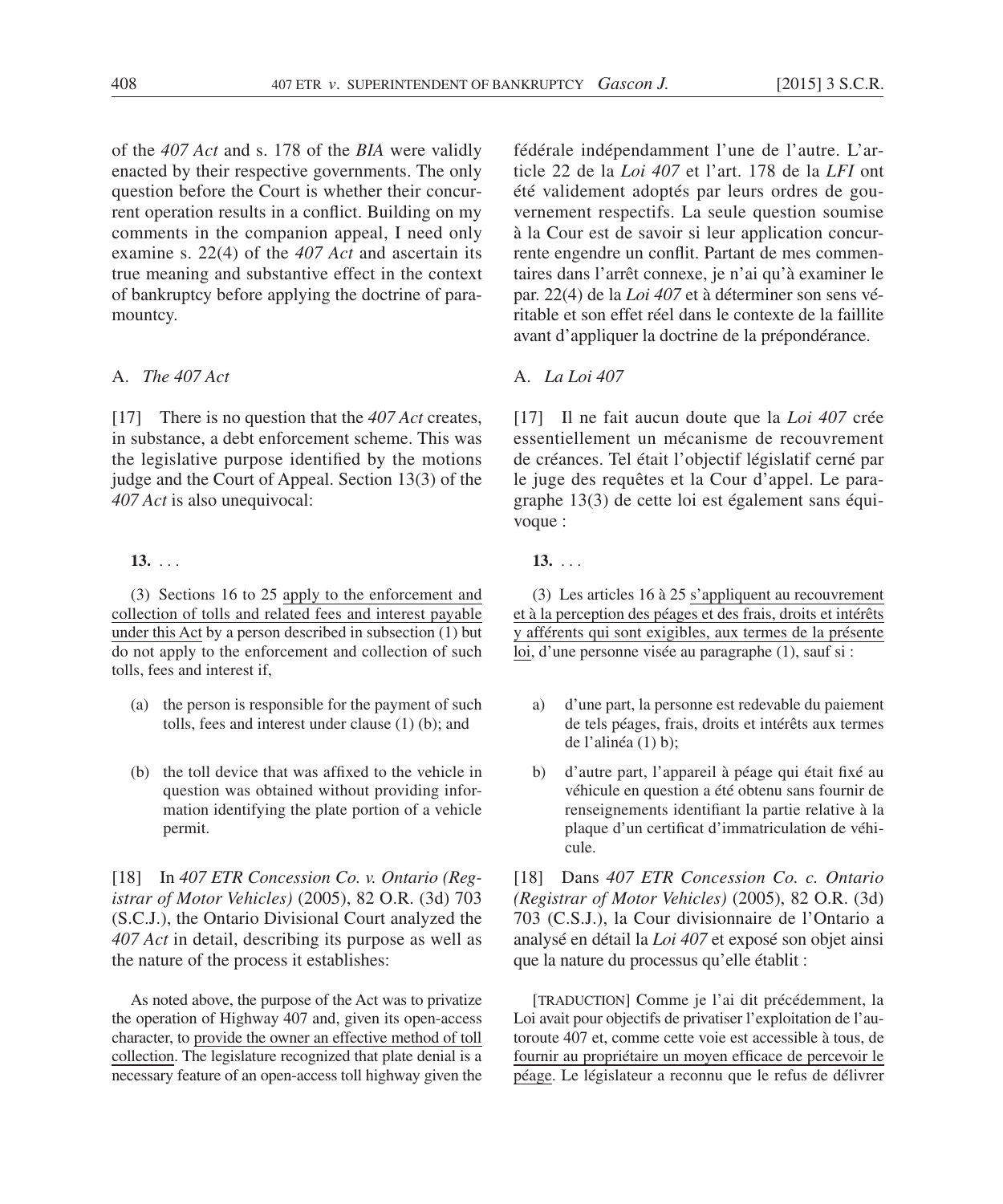exceptionally large number of transactions, the small balances and the cost of other means of debt collection. . . .

Sections 16 to 25 of the Act describe the process by which tolls and other charges are collected and enforced. [Emphasis added; paras. 27 and 29.]

. . .

[19] The appellant concedes that s. 22(4) is a debt collection and enforcement mechanism. The appellant also does not dispute that, in the context of this appeal, the toll debt being enforced is a claim provable in bankruptcy. However, the appellant argues that the Court of Appeal erred in its analysis of the purpose of s. 22 and the merits of the public-private partnership that the provision implements. It says the purpose of the provincial law, and thus the merits of the public-private partnership, are irrelevant to the paramountcy analysis, which focuses on the operation of the provincial law. In its opinion, the provincial purpose is relevant only at the division of powers stage of the analysis.

[20] I disagree with the appellant's assertions. In the companion appeal, I explain that, while the focus of paramountcy is the effect of the provincial law, its purpose cannot be ignored. It forms part of the interpretative exercise that allows the substantive effect of the provincial law to be ascertained. In any event, I do not think the Court of Appeal considered the "merits" of the public-private partnership themselves to be "inadequate". The Court of Appeal merely stated that the "introduction into the mix of a private commercial participant in a public-private enterprise is inadequate . . . to remove the evident inconsistency with . . . the *BIA*" (para. 111 (emphasis added)). Before the Court of Appeal, ETR was arguing that the enforcement scheme was in the public interest, in that it ensured that the private-public partnership for the operation des plaques d'immatriculation est une caractéristique nécessaire d'une autoroute à péage accessible à tous vu le nombre exceptionnellement élevé de transactions, les faibles soldes et le coût des autres modes de perception de créance. . .

. . .

Les articles 16 à 25 de la Loi décrivent le processus par lequel les péages et les autres frais sont perçus et recouvrés. [Je souligne; par. 27 et 29.]

[19] L'appelante concède que le par. 22(4) prévoit un mécanisme de perception et de recouvrement de créances. L'appelante ne conteste pas non plus que, dans le contexte du présent pourvoi, la dette de péage en cours de recouvrement est une réclamation prouvable en matière de faillite. L'appelante plaide toutefois que la Cour d'appel a commis une erreur dans son analyse relative à l'objet de l'art. 22 et au bien-fondé du partenariat public-privé mis en œuvre par cette disposition. Elle affirme que l'objet de la loi provinciale et, partant, le bien-fondé du partenariat public-privé, ne sont pas pertinents pour l'analyse fondée sur la doctrine de la prépondérance, qui est axée sur l'application de la loi provinciale. À son avis, l'objectif provincial n'est pertinent qu'au stade de l'analyse relative au partage des compétences.

[20] Je ne suis pas d'accord avec les affirmations de l'appelante. Dans l'arrêt connexe, j'explique que, même si la doctrine de la prépondérance s'attache à l'effet de la loi provinciale, on ne saurait négliger son objet. Il fait partie de l'exercice d'interprétation qui permet d'apprécier l'effet réel de la loi provinciale. Quoi qu'il en soit, je ne crois pas que la Cour d'appel ait estimé [TRADUCTION] « insuffisant » le « bien-fondé » en soi du partenariat public-privé. La Cour d'appel a simplement dit que l'« intervention d'un acteur commercial privé dans une entreprise publique-privée est insuffisante [. . .] pour écarter l'incompatibilité évidente avec [. . .] la *LFI* » (par. 111 (je souligne)). ETR a soutenu devant la Cour d'appel que le mécanisme de recouvrement servait l'intérêt public en ce sens qu'il assurait le succès de l'exploitation de l'autoroute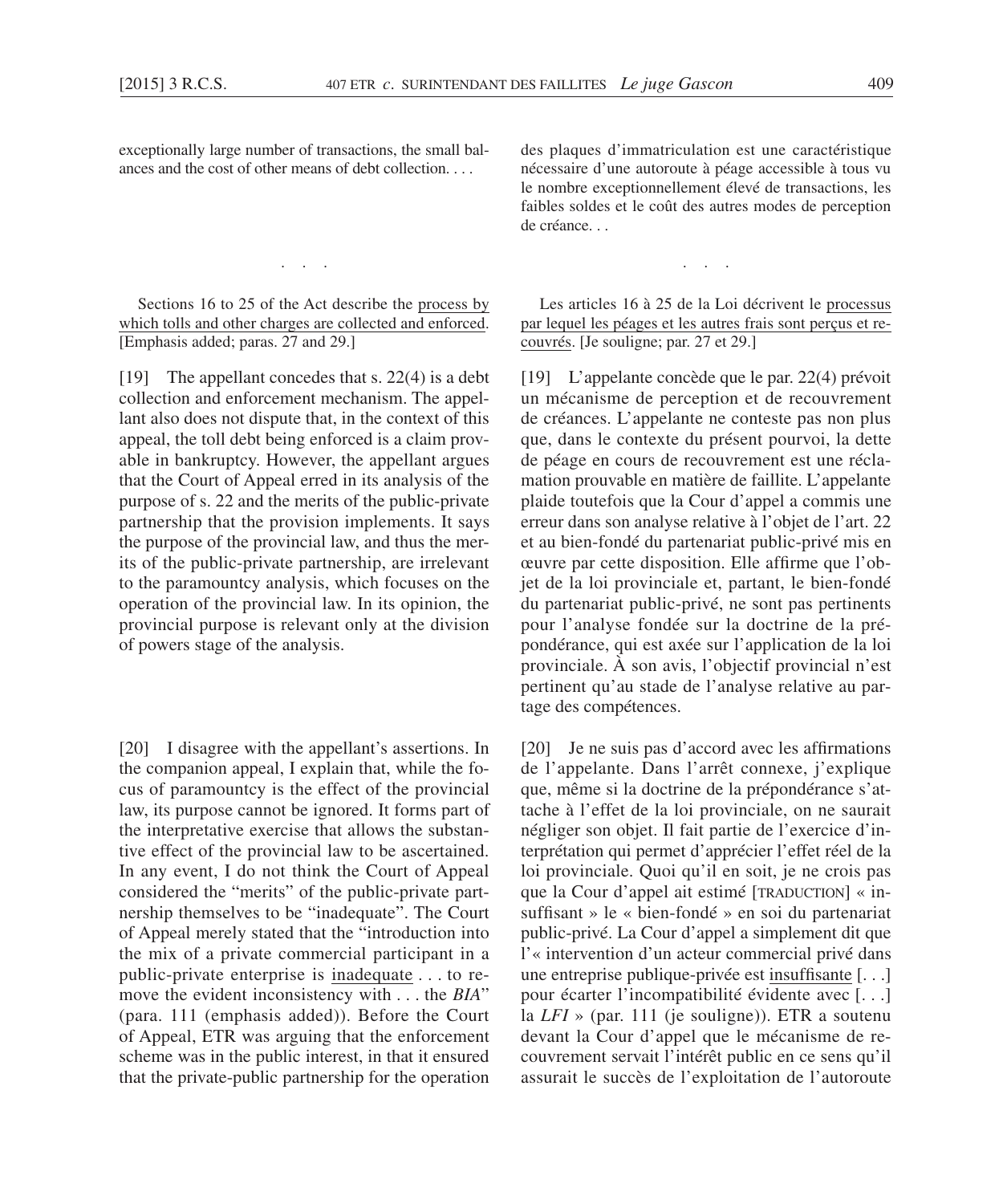of the highway flourished. Responding to that argument, the Court of Appeal held that the purpose and effect of s. 22(4) were to enforce the collection of toll debts (para. 108). It rejected the appellant's argument that the private-public partnership, and the fact that it could further the public interest, could somehow erase the conflict caused by the substantive effect of the scheme. It was in that sense that the public-private partnership was "inadequate . . . to remove the evident inconsistency" between the provincial scheme and the *BIA*.

[21] I consequently agree with the Court of Appeal that the purpose and the effect of s. 22(4) of the *407 Act* are to allow a creditor, ETR, to enforce the collection of toll debts, which in the context of this appeal constitutes a claim provable in bankruptcy. The remaining issue is whether this enforcement scheme conflicts with s. 178(2) of the *BIA*.

# B. *Operational Conflict*

[22] In the companion appeal, I describe what I consider to be a proper application of the operational conflict branch of the paramountcy test: Is it possible to apply the provincial law while complying with the federal law? Here, the Court of Appeal held that there was no operational conflict. In its view, the debtor was not required to pay the toll debt and could forego his right to a vehicle permit (para. 86), while ETR could comply with both laws by declining to pursue its remedy under s. 22 of the *407 Act* (para. 90). Although the Court of Appeal acknowledged that, with respect to the collection of a debt from a discharged bankrupt, the *BIA* said "no", while the *407 Act* said "yes" (para. 91), it nonetheless concluded that, on a strict reading of the test, there was no operational conflict.

[23] The appellant does not argue this point before us, agreeing with the Court of Appeal that there is no operational conflict. The respondent

dans un partenariat public-privé. La Cour d'appel a répondu à cet argument en statuant que le par. 22(4) avait pour objet et pour effet de contraindre le débiteur à payer ses dettes de péage (par. 108). Elle a rejeté l'argument de l'appelante selon lequel l'existence du partenariat public-privé et la possibilité qu'il favorise l'intérêt public puissent en quelque sorte effacer le conflit engendré par l'effet réel du mécanisme. C'est dans ce sens que le partenariat public-privé était « insuffisan[t] [. . .] pour écarter l'incompatibilité évidente » entre le régime provincial et la *LFI*.

[21] En conséquence, je suis d'accord avec la Cour d'appel pour dire que le par. 22(4) de la *Loi 407* a pour objet et pour effet de permettre à un créancier, ETR, de contraindre le débiteur à payer une dette de péage qui, dans le contexte du présent pourvoi, constitue une réclamation prouvable en matière de faillite. Il reste à décider si ce mécanisme de recouvrement est contraire au par. 178(2) de la *LFI*.

# B. *Conflit d'application*

[22] Dans l'arrêt connexe, j'indique ce que je considère être un énoncé correct du volet « conflit d'application » de l'analyse fondée sur la doctrine de la prépondérance : est-il possible pour une personne de se conformer à la loi provinciale sans déroger à la loi fédérale? En l'espèce, la Cour d'appel a jugé qu'il n'y avait aucun conflit d'application. Selon elle, le débiteur n'était pas tenu de payer sa dette de péage et pouvait renoncer à son certificat d'immatriculation de véhicule (par. 86), tandis qu'ETR pouvait se conformer aux deux lois en refusant d'exercer le recours que lui accordait l'art. 22 de la *Loi 407* (par. 90). Même si la Cour d'appel a reconnu qu'en ce qui a trait au recouvrement d'une créance auprès d'un failli libéré, la *LFI* disait « non » alors que la *Loi 407* disait « oui » (par. 91), elle a néanmoins conclu, suivant une interprétation stricte de ce volet de l'analyse, à l'absence de conflit d'application.

[23] L'appelante ne conteste pas ce point devant nous, étant d'accord avec la Cour d'appel sur l'absence de conflit d'application. L'intimé se dit d'avis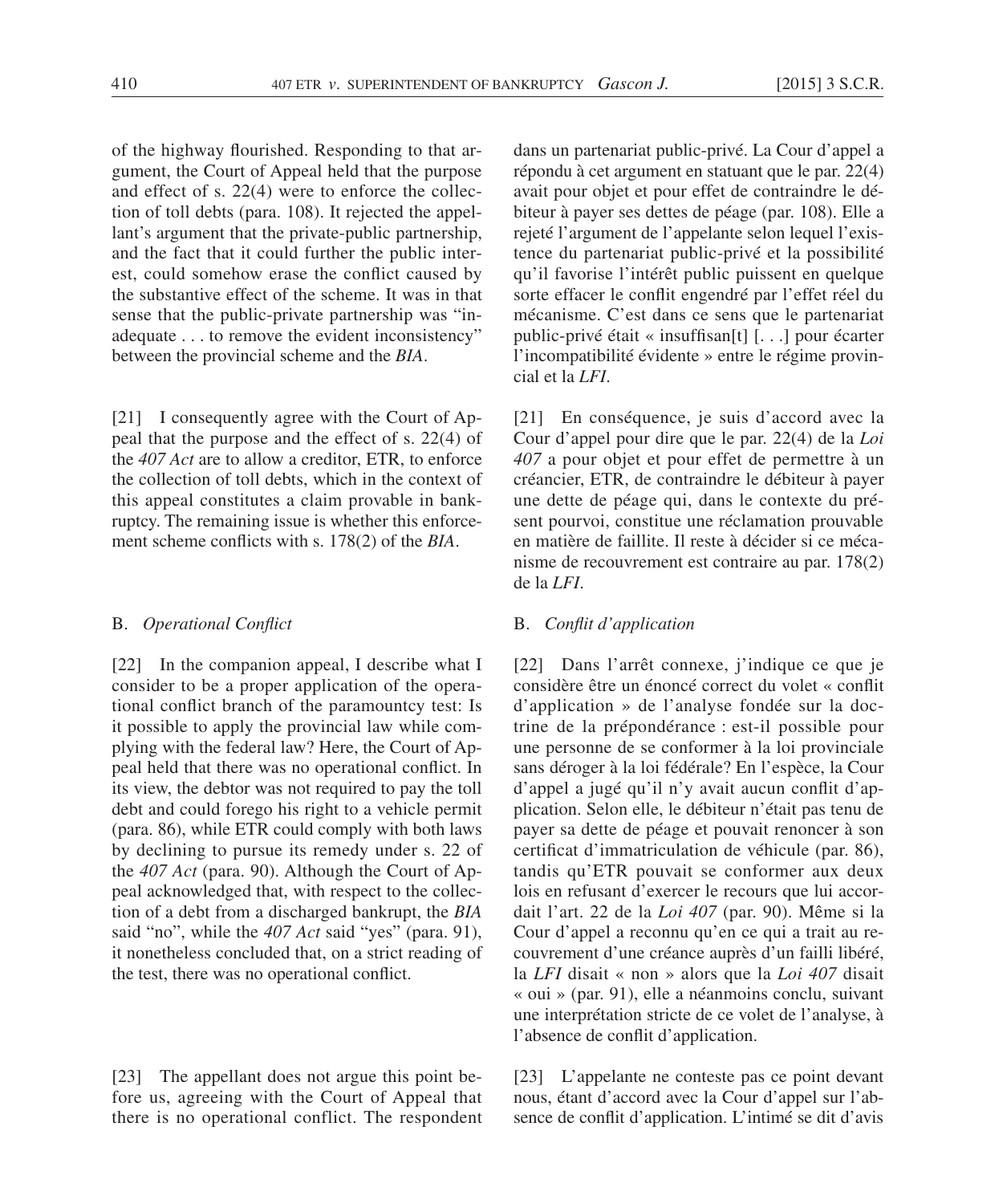takes the position that there is such a conflict, as s. 178(2) of the *BIA* prohibits the enforcement of provable claims after the bankrupt's discharge, while s. 22(4) of the *407 Act* allows ETR to enforce its provable claim despite the discharge. In her concurring reasons, my colleague Côté J. agrees with the Court of Appeal and the appellant. In the companion appeal, I explain why I disagree with her understanding of the application of this first branch of the paramountcy test in a situation like this one.

[24] In my view, the respondent is correct on this issue of operational conflict. Pursuant to s. 178(2) of the *BIA*, creditors cease to be able to enforce their provable claims upon the bankrupt's discharge: *Schreyer v. Schreyer*, 2011 SCC 35, [2011] 2 S.C.R. 605, at para. 21. As I indicate in the companion appeal, it is undisputed that a discharge under s. 178 of the *BIA* releases a debtor, thus preventing creditors from enforcing claims that are provable in bankruptcy. They are deemed to give up their right to enforce those claims. This includes both civil and administrative enforcement. In this case, ETR, the creditor, is faced with a clear prohibition under s. 178(2) of the *BIA*. It cannot enforce its provable claim, which has been released by an order of discharge. Since the debt collection mechanism put in place by s. 22(4) provides the creditor with an administrative enforcement scheme, it is impossible for ETR to use that remedy while also complying with s. 178(2): *Canadian Western Bank v. Alberta*, 2007 SCC 22, [2007] 2 S.C.R. 3, at para. 72; *Husky Oil Operations Ltd. v. Minister of National Revenue*, [1995] 3 S.C.R. 453, at para. 46. Indeed, ETR's toll debt is not listed as an exemption under s. 178(1), and the resulting financial liability of the debtor cannot survive his or her discharge. As a result, the *407 Act* says "yes" to the enforcement of a provable claim, while s. 178(2) of the *BIA* says "no", such that the operation of the provincial law makes it impossible to comply with the federal law.

qu'il existe un tel conflit, puisque le par. 178(2) de la *LFI* interdit au créancier d'exiger le paiement des réclamations prouvables après la libération du failli, tandis que le par. 22(4) de la *Loi 407* permet à ETR d'exiger le paiement de sa réclamation prouvable malgré la libération. Dans ses motifs concordants, ma collègue la juge Côté se dit d'accord avec la Cour d'appel et l'appelante. Dans le pourvoi connexe, j'explique pourquoi je suis en désaccord avec sa compréhension du premier volet de l'analyse fondée sur la doctrine de la prépondérance dans une situation comme celle en l'espèce.

[24] À mon avis, l'intimé a raison sur la question du conflit d'application. Selon le par. 178(2) de la *LFI*, les créanciers ne peuvent plus exiger le paiement de leurs réclamations prouvables quand le failli a été libéré : *Schreyer c. Schreyer*, 2011 CSC 35, [2011] 2 R.C.S. 605, par. 21. Comme je l'indique dans le pourvoi connexe, nul ne conteste qu'une ordonnance de libération rendue aux termes de l'art. 178 de la *LFI* libère un débiteur et empêche les créanciers d'exécuter leurs réclamations prouvables en matière de faillite. Ils sont réputés renoncer à leur droit d'exiger le paiement de ces réclamations, tant en matière civile qu'en matière administrative. En l'espèce, ETR, le créancier, est visée par une interdiction claire au par. 178(2) de la *LFI*. Elle ne peut exiger le paiement de sa réclamation prouvable dont le failli a été libéré par une ordonnance de libération. Puisque le mécanisme de perception qu'établit le par. 22(4) met à la disposition du créancier un mécanisme administratif de recouvrement, il est impossible pour ETR d'exercer ce recours tout en se conformant au par. 178(2) : *Banque canadienne de l'Ouest c. Alberta*, 2007 CSC 22, [2007] 2 R.C.S. 3, par. 72; *Husky Oil Operations Ltd. c. Ministre du Revenu national*, [1995] 3 R.C.S. 453, par. 46. En effet, la créance de péage d'ETR ne fait pas partie des exceptions énumérées au par. 178(1), et la responsabilité financière du débiteur qui en découle ne peut survivre à la libération de ce dernier. Par conséquent, la *Loi 407* dit « oui » à l'exécution d'une réclamation prouvable alors que le par. 178(2) de la *LFI* dit « non », si bien que l'application de la loi provinciale exclut toute possibilité de respecter la loi fédérale.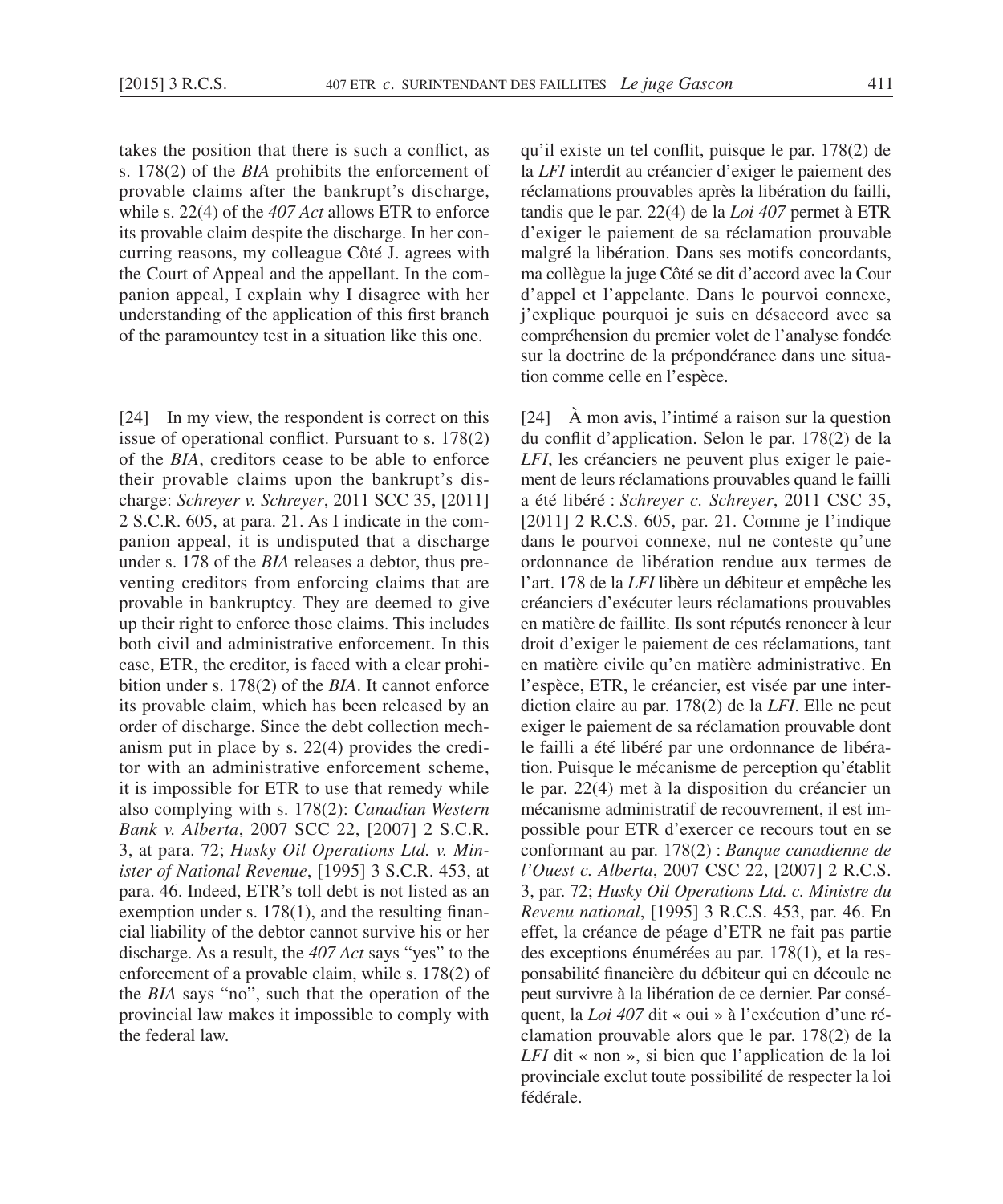[25] In other words, while the provincial scheme has the effect of maintaining the debtor's liability beyond his or her discharge, the federal law expressly releases him or her from that same liability. Both laws cannot "apply concurrently" (*Western Bank*, at para. 72) or "operate side by side without conflict" (*Marine Services International Ltd. v. Ryan Estate*, 2013 SCC 44, [2013] 3 S.C.R. 53, at para. 76); a debtor cannot be found liable under the provincial law after having been released from that same liability under the federal law: *British Columbia (Attorney General) v. Lafarge Canada Inc*., 2007 SCC 23, [2007] 2 S.C.R. 86, at para. 82; *M & D Farm Ltd. v. Manitoba Agricultural Credit Corp*., [1999] 2 S.C.R. 961, at para. 41; *Multiple Access Ltd. v. McCutcheon*, [1982]  $\overline{2}$  S.C.R. 161, at p. 191. I respectfully disagree with my colleague that this conflict is "indirect" or concerns something that is merely "implicitly" prohibited by s. 178(2) of the *BIA* (*Moloney*, para. 92), or that I am resorting to a broad interpretation of s. 178(2) in order to find that an operational conflict exists (para. 36). Under the federal law, the debt is not enforceable; under the provincial law, it is. The inconsistency is clear and definite. One law allows what the other precisely prohibits.

[26] In that regard, unlike my colleague, I do not believe that the language of s. 22(1) provides a possibility for there to be no operational conflict (para. 39). Once the Registrar is notified by ETR, as was the case on the facts on this appeal, s. 22(4) uses mandatory language ("shall"), such that the Registrar has no choice but to refuse to validate the debtor's vehicle permits. From that point in time, the Registrar is left with no discretion to terminate the enforcement process after, for instance, the debtor's discharge in bankruptcy. The Registrar is only required to reinstate the debtor's permits once notified that the debt is paid: ss. 22(6) and 22(7). To suggest that dual compliance with both laws remains possible if ETR declines to pursue its remedy under s. 22 of the *407 Act* would be to turn a blind eye to the factual reality of this case, on the basis of which it was argued. In addition, as I explain in the companion appeal, to suggest that an operational conflict can be avoided in circumstances in

[25] Autrement dit, alors que le régime provincial fait en sorte que l'obligation du débiteur survit à sa libération, la loi fédérale le libère expressément de cette même obligation. Les deux lois ne peuvent « agir concurremment » (*Banque canadienne de l'Ouest*, par. 72) ou « coexister sans conflit » (*Marine Services International Ltd. c. Ryan (Succession)*, 2013 CSC 44, [2013] 3 R.C.S. 53, par. 76); un débiteur ne peut être tenu responsable d'une dette selon la loi provinciale alors qu'il a été libéré de cette même responsabilité suivant la loi fédérale : *Colombie-Britannique (Procureur général) c. Lafarge Canada Inc*., 2007 CSC 23, [2007] 2 R.C.S. 86, par. 82; *M & D Farm Ltd. c. Société du crédit agricole du Manitoba*, [1999] 2 R.C.S. 961, par. 41; *Multiple Access Ltd. c. McCutcheon*, [1982] 2 R.C.S. 161, p. 191. Avec égards, je ne suis pas d'accord avec ma collègue pour dire que ce conflit est « indirect » ou qu'il concerne une mesure simplement interdite « implicitement » par le par. 178(2) de la *LFI* (*Moloney*, par. 92), ou que j'ai recours à une interprétation large de ce paragraphe pour conclure à l'existence d'un conflit d'application (par. 36). La loi fédérale interdit le recouvrement de la créance; la loi provinciale le permet. L'incompatibilité est claire et précise. Une loi permet ce que l'autre interdit précisément.

[26] À cet égard, je ne crois pas, contrairement à ma collègue, que le libellé du par. 22(1) laisse une possibilité qu'il n'y ait pas de conflit d'application (par. 39). Dès que le registrateur est avisé par ETR, comme il l'a été d'après les faits de l'espèce, l'obligation exprimée au par. 22(4) (par l'auxiliaire « *shall* » dans la version anglaise et par l'indicatif présent dans la version française) fait en sorte que le registrateur n'a d'autre choix que de refuser de valider les certificats d'immatriculation de véhicule du débiteur. À compter de ce moment, le registrateur n'a plus le pouvoir discrétionnaire de mettre fin à la procédure de recouvrement, par exemple après la libération de faillite du débiteur. Il n'est tenu de rétablir les certificats d'immatriculation du débiteur que s'il est avisé que la dette est payée : par. 22(6) et 22(7). Prétendre qu'il demeure possible pour une personne de se conformer aux deux lois si ETR s'abstient d'exercer le recours que lui offre l'art. 22 de la *Loi 407* reviendrait à fermer les yeux sur la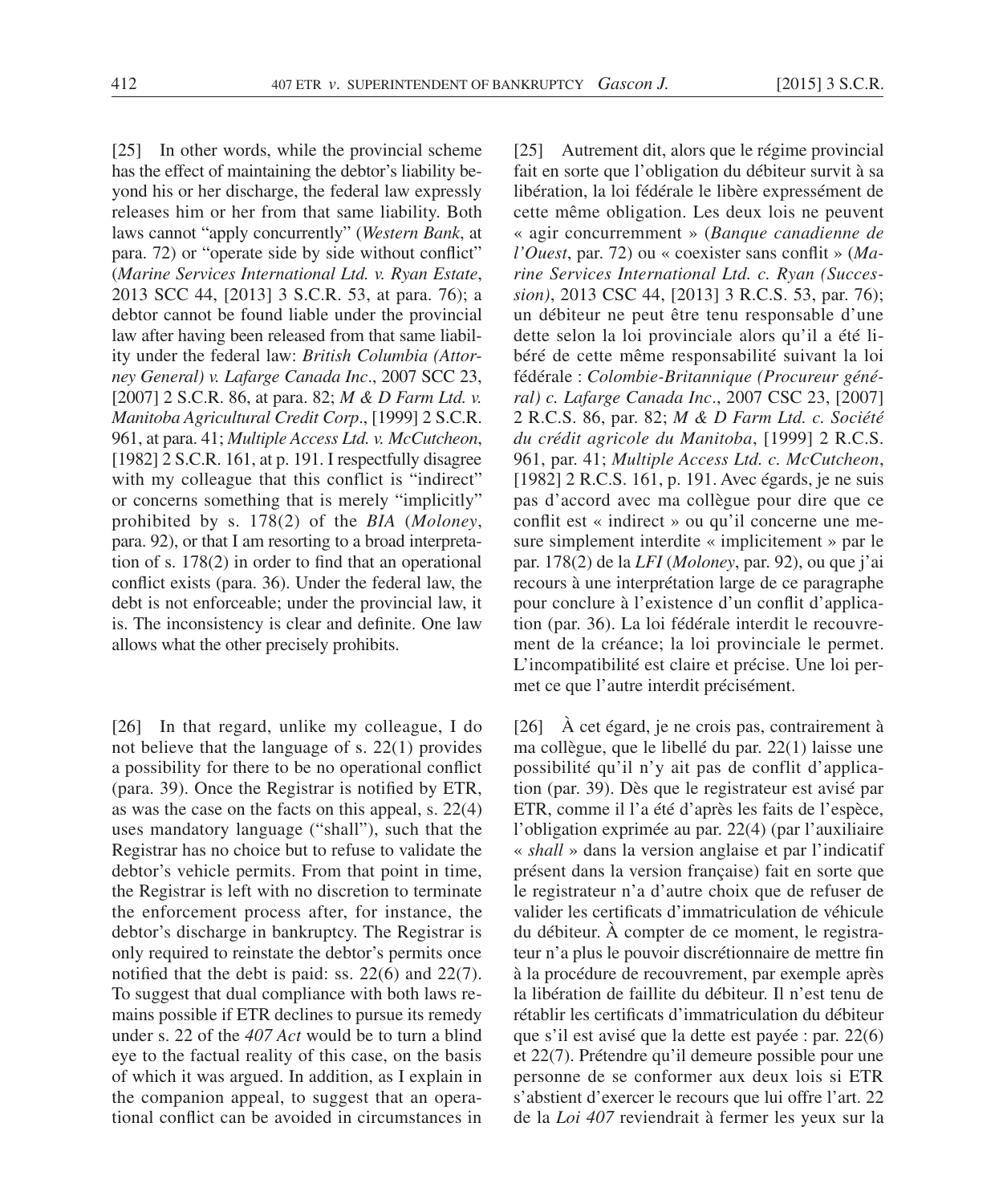which the provincial law does not operate leads, with respect, to a circular reasoning that removes a key condition for consideration of either of the two branches of the paramountcy doctrine, that is, the existence of two valid laws that operate side by side. Nor, as in the companion appeal, is it in my view valid to suggest that, to negate the operational conflict that exists here, the debtor can renounce his right under the *BIA* by paying the released debt or by accepting the debt collection mechanism of the *407 Act* and foregoing his right to a vehicle permit. If that were the case, the situation would no longer be one of a possibility of dual compliance with both laws. Rather, it would be one of "single" compliance with one of the laws, and renunciation of the operation of the other law by one of the actors involved. When the two laws operate side by side, ETR cannot comply with both at the same time, and the provincial law denies the debtor the benefit of the federal law.

[27] I therefore conclude that the operation of s. 22(4) to enforce a debt that was discharged in bankruptcy is in conflict with s. 178(2) of the *BIA*. Section 178 is a complete code in that it sets out which debts are released on the bankrupt's discharge and which debts survive the bankruptcy. Through s. 22(4), the province creates a new class of exempt debts that is not listed in s. 178(1). This operational conflict offends the doctrine of federal paramountcy.

# C. *Frustration of Federal Purpose*

# (a) *Financial Rehabilitation*

[28] That said, I consider that the operation of s. 22(4) also frustrates Parliament's purpose of providing discharged bankrupts with the ability to financially rehabilitate themselves. In the companion appeal, I explain this purpose of the *BIA* and its close relationship with the language of s. 178(2), réalité factuelle de la présente affaire, réalité sur laquelle s'appuyaient les arguments des parties. En outre, comme je l'explique dans le pourvoi connexe, prétendre qu'un conflit d'application peut être évité dans les cas où la loi provinciale n'est pas appliquée crée un raisonnement circulaire qui écarte un élément clé de l'examen de l'un ou l'autre des deux volets de l'analyse fondée sur la doctrine de la prépondérance, soit l'existence de deux lois valides qui coexistent. De même, comme dans le pourvoi connexe, il n'est pas valable selon moi de prétendre que, pour nier l'existence d'un conflit d'application en l'espèce, le débiteur peut renoncer au droit que lui confère la *LFI* en payant la dette dont il a été libéré ou en acceptant le mécanisme de recouvrement de créances de la *Loi 407* et en renonçant à son droit à un certificat d'immatriculation. Si tel était le cas, il ne s'agirait plus d'une situation où il est possible de se conformer aux deux lois. Il s'agirait plutôt d'un cas de « simple » respect d'une des lois, où un des acteurs en cause renonce à l'application de l'autre loi. Lorsque les deux lois coexistent, ETR ne peut respecter les deux lois en même temps, et la loi provinciale prive le débiteur de l'avantage que procure la loi fédérale.

[27] Je conclus en conséquence que l'application du par. 22(4) qui permet le recouvrement d'une dette dont le failli a été libéré entre en conflit avec le par. 178(2) de la *LFI*. L'article 178 constitue un code complet en ce qu'il précise les dettes dont le failli est libéré et celles qui subsistent après la libération de faillite. Au paragraphe 22(4), la province crée une nouvelle catégorie de dettes exemptées qui ne sont pas énumérées au par. 178(1). Ce conflit d'application est contraire à la doctrine de la prépondérance fédérale.

# C. *Entrave à la réalisation d'un objectif fédéral*

# a) *Réhabilitation financière*

[28] Cela dit, j'estime que l'application du par. 22(4) entrave également la réalisation de l'objectif du Parlement de donner aux faillis libérés la possibilité de se réhabiliter financièrement. Dans le pourvoi connexe, j'explique cet objectif de la *LFI* et son étroite connexité au libellé du par. 178(2), lequel vise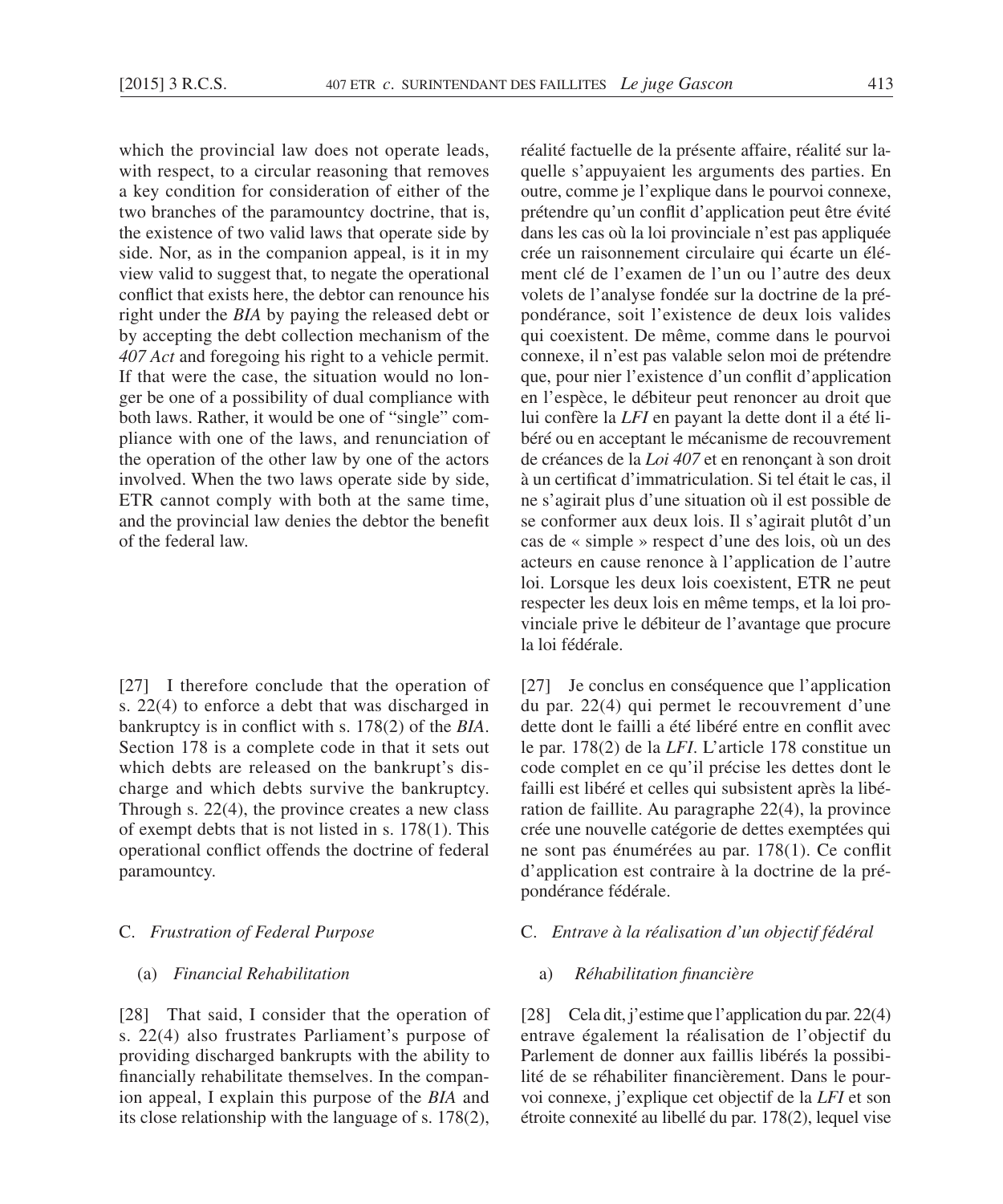which is aimed precisely at providing the bankrupt with a fresh start. While the intent of s. 178(2) is that the debtor will no longer be encumbered by the burden of pre-bankruptcy indebtedness, s. 22(4) allows ETR to continue burdening the discharged bankrupt until full payment of the debt, as if the discharge in bankruptcy had never occurred.

[29] When making his assignment in bankruptcy, Mr. Moore was indebted to ETR in the amount of \$34,977.06. This was in November 2007. At the time of the hearing in the Superior Court, that is, in October 2011, the debt had more than doubled to \$88,767.83. As time passes, the burden of ETR's debt gets heavier as interest accrues. In early 2011, the interest alone amounted to almost \$1,400 per month. This is a crushing financial liability. Yet the more Mr. Moore delays payment of the toll debt, the more unlikely it is that he will ever be able to pay it and recover his vehicle registration privileges.

[30] If s. 22(4) is allowed to operate despite the debtor's bankruptcy and subsequent absolute discharge, this effectively creates an ever-increasing financial burden on the debtor. This burden attaches to the debtor despite a discharge in bankruptcy, even though the debtor will most likely never be able to pay ETR's debt in full. The debtor will be forever burdened by a pre-bankruptcy financial liability. This is contrary to Parliament's intention to give discharged bankrupts a fair opportunity to rehabilitate financially, freeing them from past indebtedness.

[31] ETR was notified of Mr. Moore's bankruptcy. It chose not to participate in the proceeding. It did not file a proof of claim, nor did it oppose Mr. Moore's discharge. In order to enforce its provable claim, ETR was required to take part, like any creditor, in the bankruptcy process. Had Parliament wished to exempt ETR's toll debt from that process, as well as from the consequences of a discharge, it would have done so expressly in s.  $178(1)$  of the *BIA*. It did not. Therefore, I conclude that s. 22(4), if allowed to operate with respect to toll debts that are discharged in bankruptcy, frustrates the financial

précisément à permettre au failli de prendre un nouveau départ. Alors que le par. 178(2) vise à délester pour toujours le débiteur du fardeau de l'endettement antérieur à la faillite, le par. 22(4) permet à ETR de continuer d'accabler le failli libéré jusqu'à ce qu'il rembourse entièrement la dette, comme s'il n'avait jamais été libéré de la faillite.

[29] Quand il a fait cession de ses biens, M. Moore devait 34 977,06 \$ à ETR. C'était en novembre 2007. Au moment de l'audience devant la Cour supérieure de justice, soit en octobre 2011, la dette avait plus que doublé, atteignant 88 767,83 \$. Plus le temps passe, plus le fardeau de la créance d'ETR s'alourdit avec l'accumulation des intérêts. Au début de 2011, les intérêts à eux seuls s'élevaient à presque 1 400 \$ par mois. Il s'agit là d'une responsabilité financière écrasante. Pourtant, plus M. Moore tarde à rembourser la dette de péage, plus il risque de ne jamais être en mesure de l'acquitter et de récupérer les certificats d'immatriculation de ses véhicules.

[30] Permettre l'application du par. 22(4) malgré la faillite du débiteur et sa libération absolue subséquente impose en fait à ce dernier un fardeau financier sans cesse croissant. Ce fardeau pèse sur le débiteur en dépit de sa libération en tant que failli, même s'il ne pourra vraisemblablement jamais rembourser intégralement sa dette envers ETR. Le débiteur demeurera toujours accablé par une responsabilité financière antérieure à la faillite. Ce résultat va à l'encontre de l'intention du Parlement de donner aux faillis libérés une véritable possibilité de se réhabiliter financièrement et de se libérer ainsi de l'endettement passé.

[31] ETR a été avisée de la faillite de M. Moore. Elle a décidé de ne pas participer à la procédure. Elle n'a pas produit de preuve de réclamation et ne s'est pas non plus opposée à la libération de M. Moore. Pour faire valoir sa réclamation prouvable, ETR devait prendre part, comme tout créancier, au processus de faillite. Si le Parlement avait voulu soustraire la créance de péage d'ETR à ce processus et aux effets d'une libération, il l'aurait fait expressément au par. 178(1) de la *LFI*. Il ne l'a pas fait. En conséquence, je conclus que, si l'on permet l'application du par. 22(4) aux dettes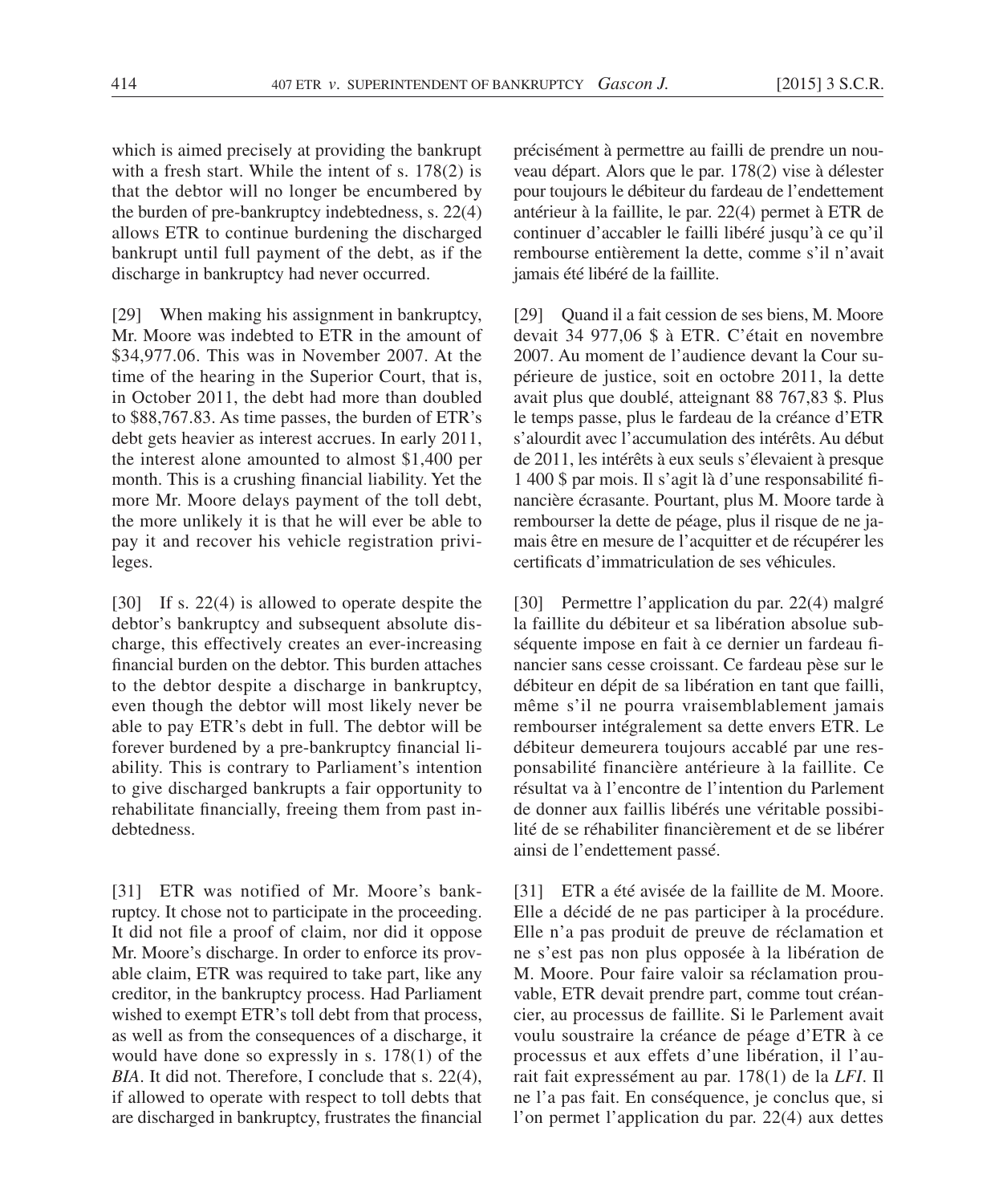rehabilitation purpose of bankruptcy pursuant to s. 178(2).

#### (b) *Equitable Distribution*

[32] The Court of Appeal did not comment on the issue of the equitable distribution purpose of the *BIA* (para. 117). The appellant argues that this purpose is not frustrated, because the provincial law does not affect the order of priorities. It further submits that a vehicle permit is not an asset belonging to the bankrupt and is thus unaffected by bankruptcy. According to the respondent, however, s. 22(4) frustrates this purpose of the *BIA*, since ETR is allowed to collect assets or income unavailable to other creditors and to act outside the single collective proceeding. For the same reasons as set out in the companion appeal, I am not convinced that s.  $178(2)$  furthers the purpose of equitable distribution of assets to creditors, or that this purpose of bankruptcy is frustrated by the operation of s. 22(4).

# VI. Disposition

[33] In my view, s. 22(4) of the *407 Act* is inoperative to the extent that it conflicts with s. 178(2) of the *BIA*. The provision cannot be used by ETR to enforce an otherwise discharged provable claim contrary to s. 178(2) of the *BIA*. In any event, the operation of s. 22(4) frustrates the financial rehabilitation purpose of s. 178(2). I would dismiss the appeal with costs and answer the constitutional question as follows:

Is s. 22(4) of the *Highway 407 Act, 1998*, S.O. 1998, c. 28, constitutionally inoperative under the doctrine of federal legislative paramountcy, having regard to the *Bankruptcy and Insolvency Act*, R.S.C. 1985, c. B-3?

Answer: Yes, to the extent that it is used to enforce a provable claim that has been discharged pursuant to s. 178(2) of the *BIA*.

de péage dont le failli a été libéré, ce paragraphe entrave la réalisation de l'objectif de réhabilitation financière en matière de faillite visé au par. 178(2).

# b) *Partage équitable*

[32] La Cour d'appel n'a pas abordé l'objectif de partage équitable visé par la *LFI* (par. 117). L'appelante plaide que la réalisation de cet objectif n'est pas entravée, parce que la loi provinciale n'a aucune incidence sur l'ordre de priorité. Elle ajoute qu'un certificat d'immatriculation de véhicule n'est pas un bien appartenant au failli et qu'il n'est de ce fait pas touché par la faillite. Selon l'intimé toutefois, le par. 22(4) entrave la réalisation de cet objectif de la *LFI* car ETR est autorisée à percevoir des biens ou un revenu que ne peuvent obtenir les autres créanciers et à passer outre à la procédure collective unique. Pour les motifs exprimés dans l'arrêt connexe, je ne suis pas convaincu que le par. 178(2) favorise l'atteinte de l'objectif consistant à partager équitablement les biens entre les créanciers, ou que l'application du par. 22(4) entrave la réalisation de cet objectif de la faillite.

# VI. Dispositif

[33] J'estime que le par. 22(4) de la *Loi 407* est inopérant dans la mesure où il entre en conflit avec le par. 178(2) de la *LFI*. ETR ne peut s'appuyer sur le par. 22(4) pour contraindre le failli, en contravention du par. 178(2) de la *LFI*, à payer une réclamation prouvable dont il a par ailleurs été libéré. Quoi qu'il en soit, l'application du par. 22(4) entrave la réalisation de l'objectif de réhabilitation financière que vise le par. 178(2). Je suis d'avis de rejeter le pourvoi avec dépens et de répondre comme suit à la question constitutionnelle :

Le paragraphe 22(4) de la *Loi de 1998 sur l'autoroute 407*, L.O. 1998, c. 28, est-il inopérant sur le plan constitutionnel en raison de la doctrine de la prépondérance des lois fédérales, eu égard à la *Loi sur la faillite et l'insolvabilité*, L.R.C. 1985, c. B-3?

Réponse : Oui, dans la mesure où il permet à un créancier de recouvrer une réclamation prouvable dont le débiteur a été libéré en application du par. 178(2) de la *LFI*.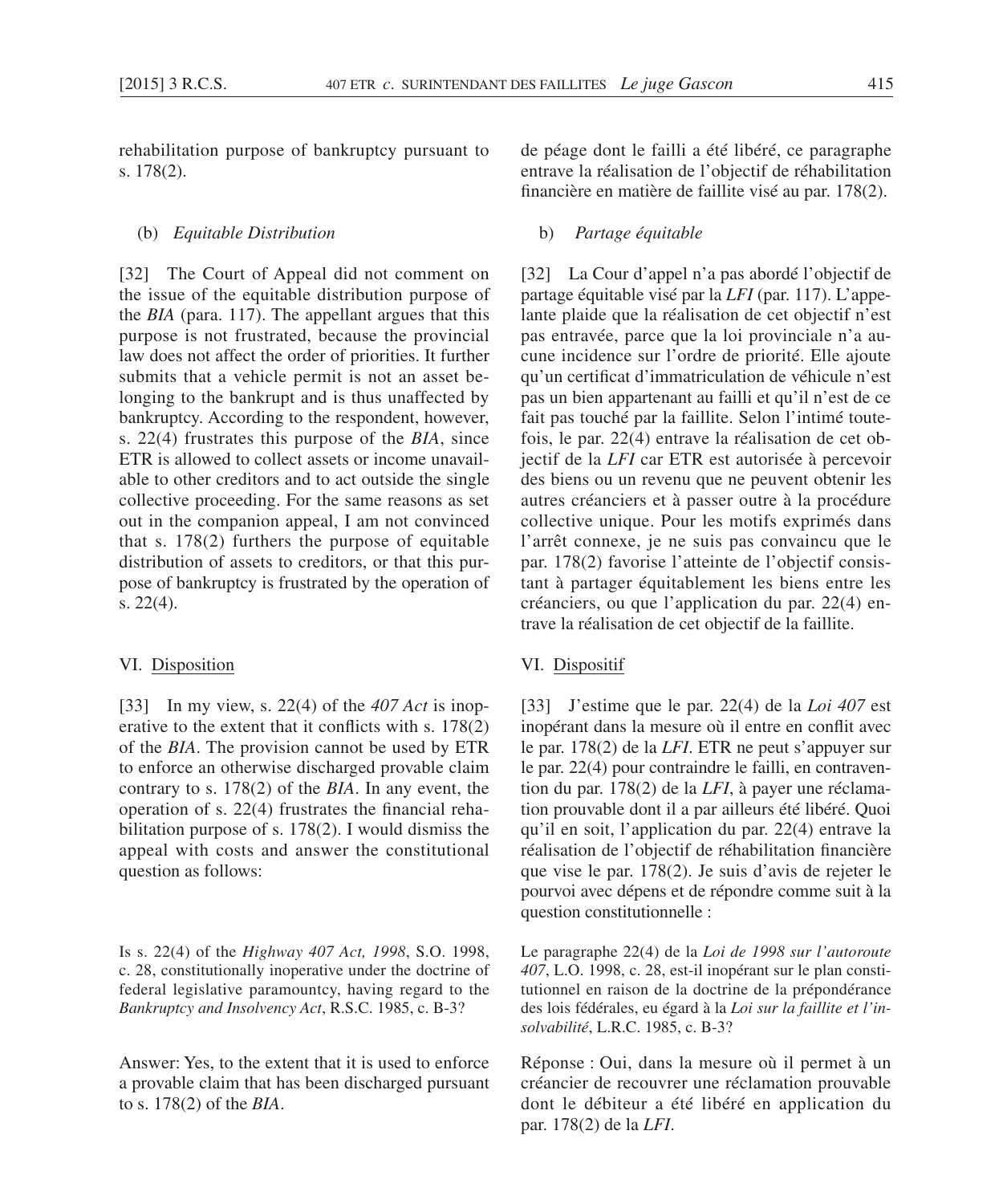The reasons of McLachlin C.J. and Côté J. were delivered by

[34] Cô $\Upsilon$  in my concurrence in this appeal's companion case, *Alberta (Attorney General) v. Moloney*, 2015 SCC 51, [2015] 3 S.C.R. 327, I do not see any operational conflict in the case at bar.

[35] My view of the operational conflict branch of the federal paramountcy test is set out in my reasons in *Moloney*, and in the instant case, it is supported by the analysis of Pepall J.A., writing for the Ontario Court of Appeal: 2013 ONCA 769, 118 O.R. (3d) 161, at paras. 67-93.

[36] The relevant standard is impossibility of dual compliance and express conflict. In the case at bar, it is possible to comply with s. 22(1) of Ontario's *Highway 407 Act, 1998*, S.O. 1998, c. 28 ("*407 Act*"), without defying s. 178(2) of the *Bankruptcy and Insolvency Act*, R.S.C. 1985, c. B-3 ("*BIA*"), in the literal sense of its words. My colleague interprets s. 178(2) of the *BIA* broadly on the basis of Parliament's intent to foster the financial rehabilitation of the bankrupt, and this results in a conflict*.*

[37] Yet, as in *Moloney*, the two laws have different contents and provide for different remedies. Thus, this is not a situation in which one law says "yes" while the other says "no". Since one of them does not allow something that the other specifically prohibits, there is no express conflict. To conclude otherwise would be to add to the literal requirement of s. 178(2) of the *BIA* despite a possible interpretation of the two statutes that results in a finding of compatibility.

[38] Section 22(1) of the *407 Act* allows Ontario to withhold a vehicle permit because of a failure to pay a claim that has since been discharged. Since s. 178(2) of the *BIA* provides only that a bankrupt is

Version française des motifs de la juge en chef McLachlin et de la juge Côté rendus par

[34] La JUGE CÔTÉ — Tout comme dans mon opinion concordante dans l'affaire connexe *Alberta (Procureur général) c. Moloney*, 2015 CSC 51, [2015] 3 R.C.S. 327, j'estime qu'il n'existe pas de conflit opérationnel en l'espèce.

[35] Mon opinion quant à l'approche à suivre pour le volet « conflit opérationnel » de l'analyse fondée sur la doctrine de la prépondérance fédérale est exposée dans les motifs que j'ai rédigés dans *Moloney*, et en l'espèce, cette opinion est étayée par l'analyse qu'a faite la juge Pepall au nom de la Cour d'appel de l'Ontario : 2013 ONCA 769, 118 O.R. (3d) 161, par. 67-93.

[36] L'impossibilité de se conformer aux deux lois en raison d'un conflit exprès constitue la norme applicable. Dans l'affaire qui nous occupe, il est possible de se conformer au par. 22(1) de la *Loi de 1998 sur l'autoroute 407*, L.O. 1998, c. 28 (« *Loi 407* »), sans enfreindre l'exigence littérale du par. 178(2) de la *Loi sur la faillite et l'insolvabilité*, L.R.C. 1985, c. B-3 (« *LFI* »). Se fondant sur l'intention du Parlement de favoriser la réhabilitation financière du failli, mon collègue donne au par. 178(2) de la *LFI* une interprétation large qui l'amène à conclure à l'existence d'un conflit opérationnel.

[37] Tout comme dans *Moloney*, les deux lois diffèrent de par leur contenu et les recours qu'elles offrent. Ainsi, il ne s'agit pas d'un cas où une loi dit « oui » alors que l'autre dit « non ». Puisque l'une ne permet pas ce que l'autre interdit expressément, il n'existe pas de conflit exprès. Conclure autrement revient à ajouter au texte du par. 178(2) de la *LFI*, malgré la possibilité d'une interprétation harmonieuse des deux textes législatifs permettant de conclure qu'ils sont compatibles.

[38] Le paragraphe 22(1) de la *Loi 407* permet à la province de l'Ontario de refuser la délivrance d'un certificat d'immatriculation parce qu'un failli n'a pas payé une dette dont il a été libéré. Puisque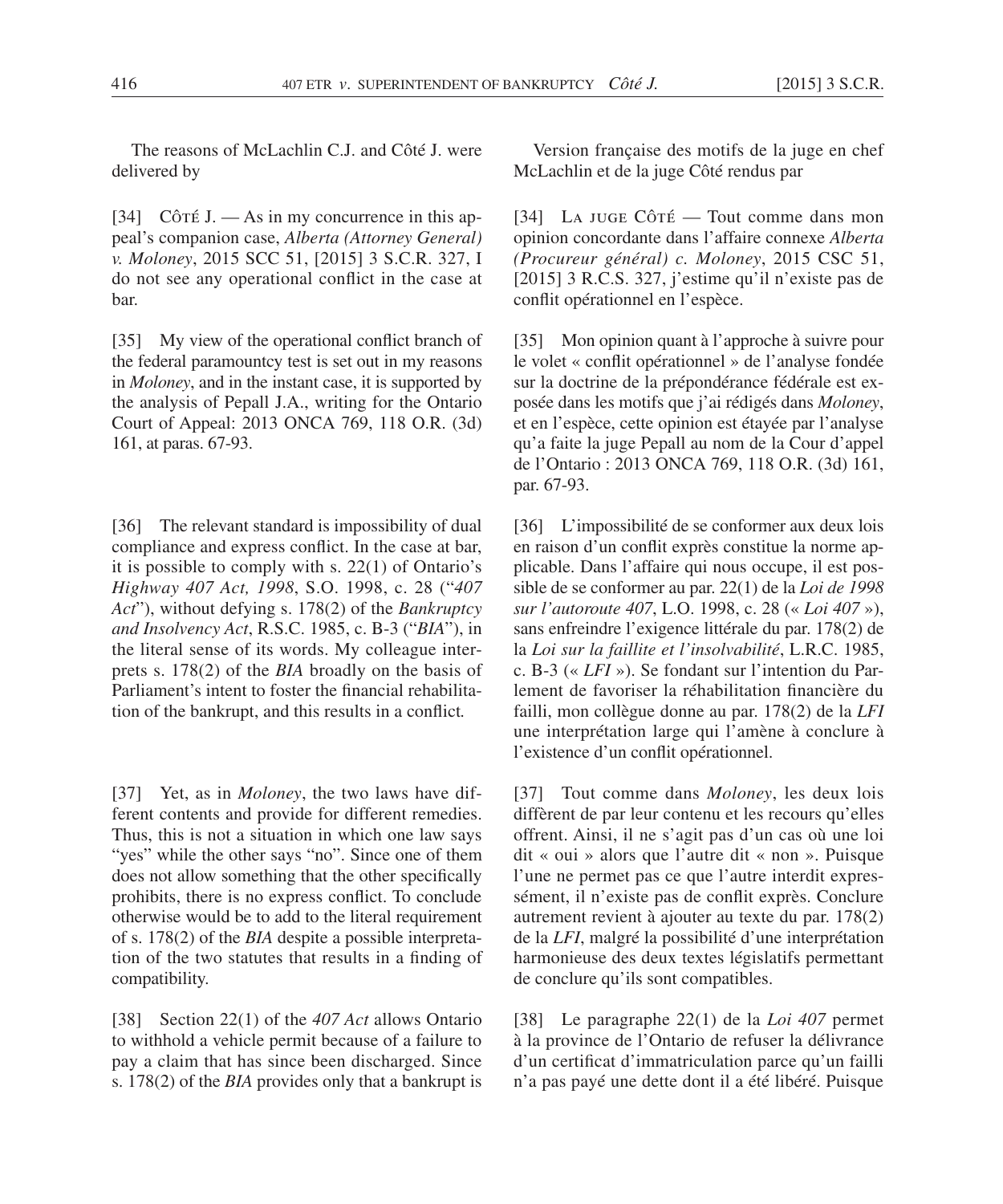discharged from claims provable in bankruptcy, the two laws can operate side by side without conflict.

[39] If a debtor chooses not to drive, the province simply cannot enforce its claim. The same is true if 407 ETR Concession Company Limited opts not to notify the Registrar of Motor Vehicles of the debtor's failure to pay, in which case s. 22(4) does not apply. As a result of how the two legislatures decided to exercise their respective powers, it is plain that dual compliance is not impossible here.

[40] However, as in *Moloney*, s. 22(1) of the *407 Act* allows Ontario to do indirectly what it is implicitly prohibited from doing under s. 178(2) of the *BIA*. In light of the indirect nature of the conflict, this issue is properly dealt with in the second branch of the federal paramountcy test. This appeal must therefore be decided on the basis of a frustration of federal purpose analysis.

[41] For the rest, I agree with Gascon J. to the extent that he finds that s. 22 of the *407 Act* frustrates the federal purpose of financial rehabilitation that underlies s. 178(2) of the *BIA*. As the frustration of one federal purpose is sufficient to trigger the application of the doctrine of federal paramountcy, I need not address the second proposed ground for frustration of purpose, that of equitable distribution.

*Appeal dismissed with costs.*

*Solicitors for the appellant: Lenczner Slaght Royce Smith Griffin, Toronto; 407 ETR Concession Company Limited, Woodbridge.*

*Solicitor for the respondent: Attorney General of Canada, Toronto.*

le par. 178(2) de la *LFI* prévoit seulement qu'une ordonnance de libération libère le failli des réclamations prouvables en matière de faillite, les deux lois peuvent coexister simultanément sans conflit.

[39] Si un débiteur choisit de ne pas conduire, la province ne peut tout simplement pas recouvrer sa créance. Il en va de même si 407 ETR Concession Company Limited choisit de ne pas aviser le registrateur des véhicules automobiles du défaut de paiement du débiteur; dans ce cas, le par. 22(4) ne s'applique pas. En raison de la façon dont les deux législateurs ont décidé d'exercer leur compétence législative respective, il est évident que le respect des deux textes de loi n'est pas impossible en l'espèce.

[40] Cependant, tout comme dans *Moloney*, le par. 22(1) de la *Loi 407* autorise la province à faire indirectement ce que le par. 178(2) de la *LFI* lui interdit implicitement de faire. Le caractère indirect du conflit indique que la question doit être examinée sous le deuxième volet de l'analyse fondée sur la doctrine de la prépondérance fédérale. Il faut donc trancher le présent pourvoi sur la base d'une analyse de l'entrave à la réalisation de l'objectif fédéral.

[41] Pour le reste, je partage l'avis du juge Gascon dans la mesure où il conclut que l'art. 22 de la *Loi 407* entrave la réalisation de l'objectif fédéral relatif à la réhabilitation financière que vise le par. 178(2) de la *LFI*. Puisque l'entrave à l'atteinte d'un objectif fédéral suffit pour que s'applique la doctrine de la prépondérance fédérale, je n'ai pas à examiner le deuxième motif proposé d'entrave à la réalisation de l'objectif, la distribution équitable des biens.

# *Pourvoi rejeté avec dépens.*

*Procureurs de l'appelante : Lenczner Slaght Royce Smith Griffin, Toronto; 407 ETR Concession Company Limited, Woodbridge.*

*Procureur de l'intimé : Procureur général du Canada, Toronto.*